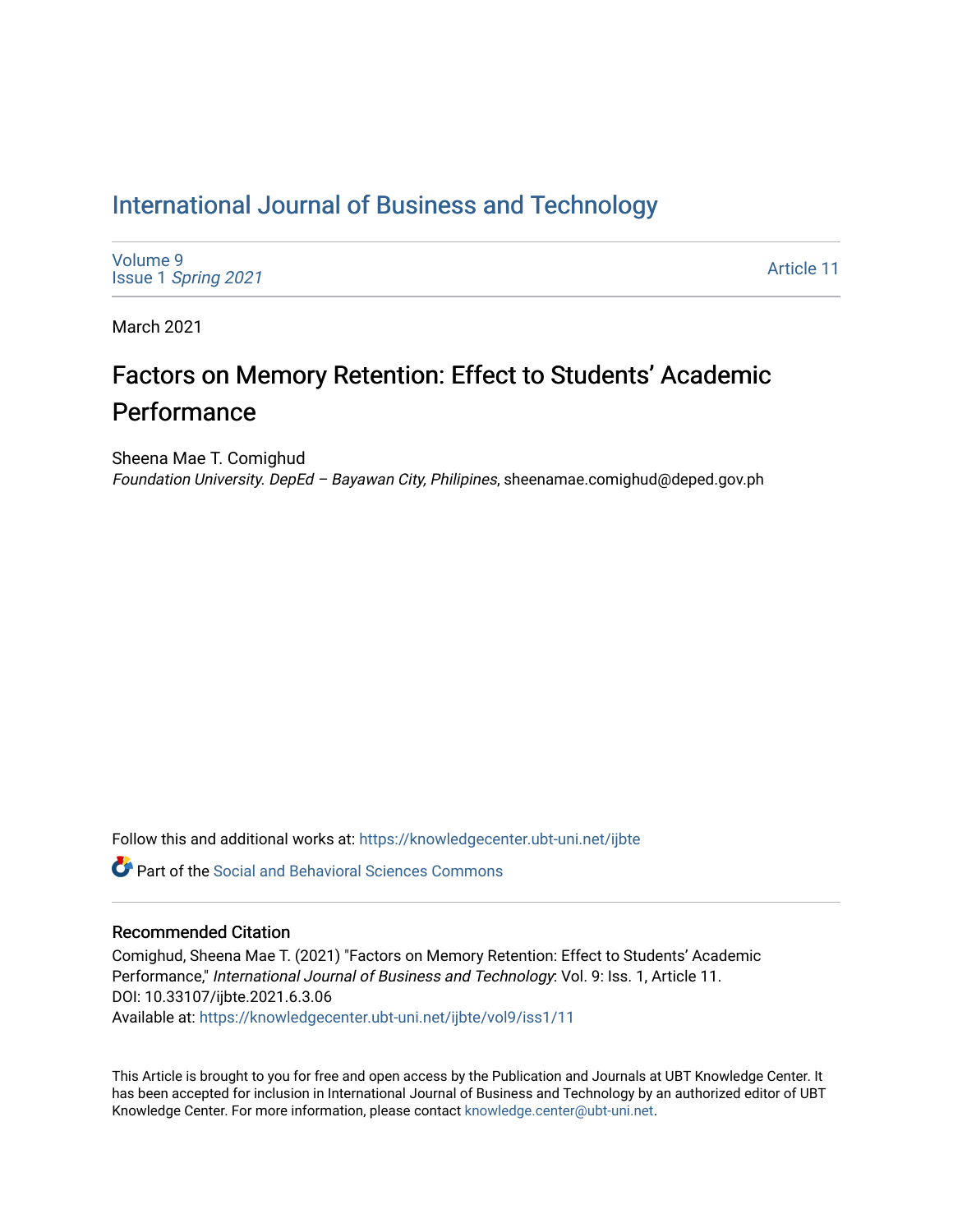# **Factors on Memory Retention: Effect to Students' Academic Performance**

Irene A. Pillado, MAEd<sup>1</sup>; Maria Chona Z. Futalan, PhD<sup>2</sup> & Sheena Mae T. Comighud, EdD<sup>3</sup>

<sup>1</sup>Graduate School Student, MAEd-Mathematics, Foundation University, Dumaguete City, Philippines <sup>2</sup>Associate Professor, College of Arts and Sciences, Foundation University, Dumaguete City, Philippines <sup>3</sup>Basic Education Researcher, DepEd-Bayawan City Division, Bayawan City, Negros Oriental, Philippines

**Abstract.**This paper examined the factors contributory to memory retention affecting the academic performance in Mathematics of Grade 7 students of Kalumboyan High School, Bayawan City Division for SY 2019–2020. The study made use of the descriptive-correlational research design. The questionnaire covered five areas: motivational practices and experiences, goal setting and accomplishments, personalized learning, teaching strategies and learning activities, and educational resources and learning devices. The respondents of the study were the 160 Grade 7 students. The study utilized percentage, mean, weighted mean, and Spearman's rank correlation coefficient. The salient findings revealed that the extent of students' perception on factors contributory to memory retention were "high" in terms of motivational practices and experiences, goal setting and accomplishments, and personalized learning, while they perceived the use of teaching strategies and learning activities and the utilization of educational resources and learning devices to be "very high". Moreover, the overall academic performance rating of the students in Mathematics is at a fairly satisfactory level. Also, it can be concluded that the extent to which students perceived the factors contributory to memory retention is "very high" and has a moderate and significant relationship to their academic performance in mathematics.

**Keywords:** Memory retention, Academic performance, Effect, Mathematics

#### **Introduction**

Memory retention plays a paramount importance in the academic life of the students. However, students who have a problem in retention may have difficulty in remembering class lectures.They may also have troubles in solving mathematical problems that involve series of steps.In order to solve those problems, they need to access information about math facts from long-term memory while remembering what they have just finished and what they need to do.

 Radvansky (2017) defines memory as mental processes which are used to acquire, store, or retrieve information. Its processes are acts of using information in specific ways to make the information available later or to bring that information back into the current stream of processing. According to Wang and Hou (2016), sharing personal memories online facilitates memory retention.

Memory and concentration are being considered as sisters, and in previous researches, it was found out that10% of students had poor concentration and 46% had average concentration (Lamba et al., 2014, Podila, 2019). Hence, students can hardly memorize without classroom concentration. Even when their concentration is good, it may not be useful without memory.Specifically, enhancing students' motivation in the classroom is an important concern for educators and researchers, due to its relation to students'achievement. The importance of students' memory retention is reflected in the vast amount of related research focusing on the teaching and learning process (Pantziara&Philippou, 2015).

It is in this context that the researcher wants to identify what are the factors that might be contributory to students' memory retention and its effect to academic performance in mathematics.These factors include motivational practices and experiences, goal setting and accomplishments, personalized learning, teaching strategies and learning activities, and educational resources and learning devices.

These factors are being identified through intensive reading of related studies and looking into variables that are effective in other subject areas as well as the one not made mentioned in Mathematics to fill in the gap of existing related literature most especially looking into its effect to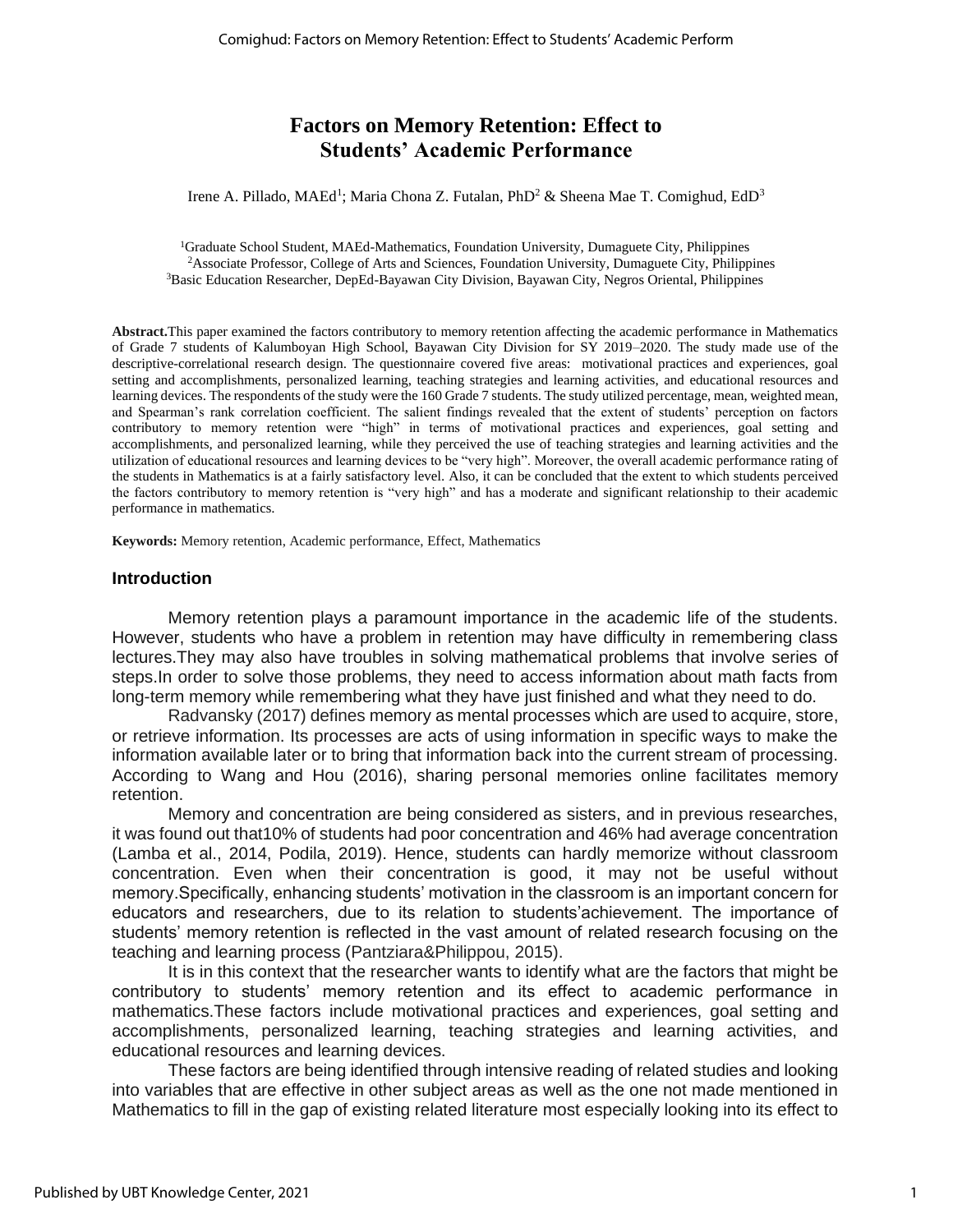students' academic performance. Moreover, these factors are being considered by the researcher based on her observations and experiences. No previous research was found regarding the relationship between the aforementioned factors and students' academic performance. It is for this reason that the researcher conducted this study for the students to better able to solve mathematical problems and ensure more effective learning by keeping good memory retention skills.

#### **Research Design**

The research utilized the descriptive-correlational survey. It is descriptive in the sense that this study gathered information about the factors that are contributory to memory retention aspect and described the nature of the situation. It is also correlational because this study determined the relationship of variables such as extent of students' perception on the contributory factors to memory retention and students' extent of perception and their academic performance.

#### **Research Environment**

The study was conducted in Barangay Kalumboyan, Bayawan City. The said barangay is 21 kilometers away from the city. The study would specifically focus on the secondary school of Kalumboyan. Kalumboyan High School is one of the big schools within the Division of Bayawan City. The classrooms are well-ventilated and have basic facilities such as water supply and electrical connection. Moreover, they have laboratories with laboratory equipment and computer laboratory with internet connections.

#### **Research Respondents**

The respondents of the study were the Grade 7 students of Kalumboyan High School. Of the 255 total population, only 160 were the representatives. These students were chosen through systematic random sampling wherein every second of the list was part of the respondents.

#### **Research Instruments**

The study utilized researcher-made questionnaire which is an amalgamation of the modified standardized questionnaires combined with the researcher's readings from the related literature and studies. The whole questionnaire was presented to three experts in the field of Mathematics for content validity and cross checking if the items are aligned with the specific problems of the study.

A dry run was conducted to ensure item reliability. There were 30 selected students who served as the respondents. Through Cronbach's alpha test, the items were tested for its reliability. This test is considered as the most suitable type for survey research where items were not scored right or wrong and where each item could have different answers (McMillan and Schumacher, 2010). A value of 0.70 is considered acceptable, and higher values of alpha are more desirable. The results were the following: 0.738 for motivational practices and experiences, 0.864 for goal setting and accomplishments, 0.703 for personalized learning, 0.716 for teaching strategies and learning activities, and 0.701 for educational resources and learning devices. This implies that all of these found in the test were considered reliable since 0.70 is the cut-off rating.

### **Research Procedure**

The researcher integrated all the corrections and suggestions of the panel members after the design hearing. A letter of request to conduct the study was sent to the Schools Division Superintendent of Bayawan City and District Supervisor (PSDS) upon the endorsement of the Vice Chancellor for Academic Affairs of Foundation University. Then, the signed and approved request was presented to the school principal and respective advisers as well as subject teachers of the students. During the distribution, the researcher explained to the students the purpose and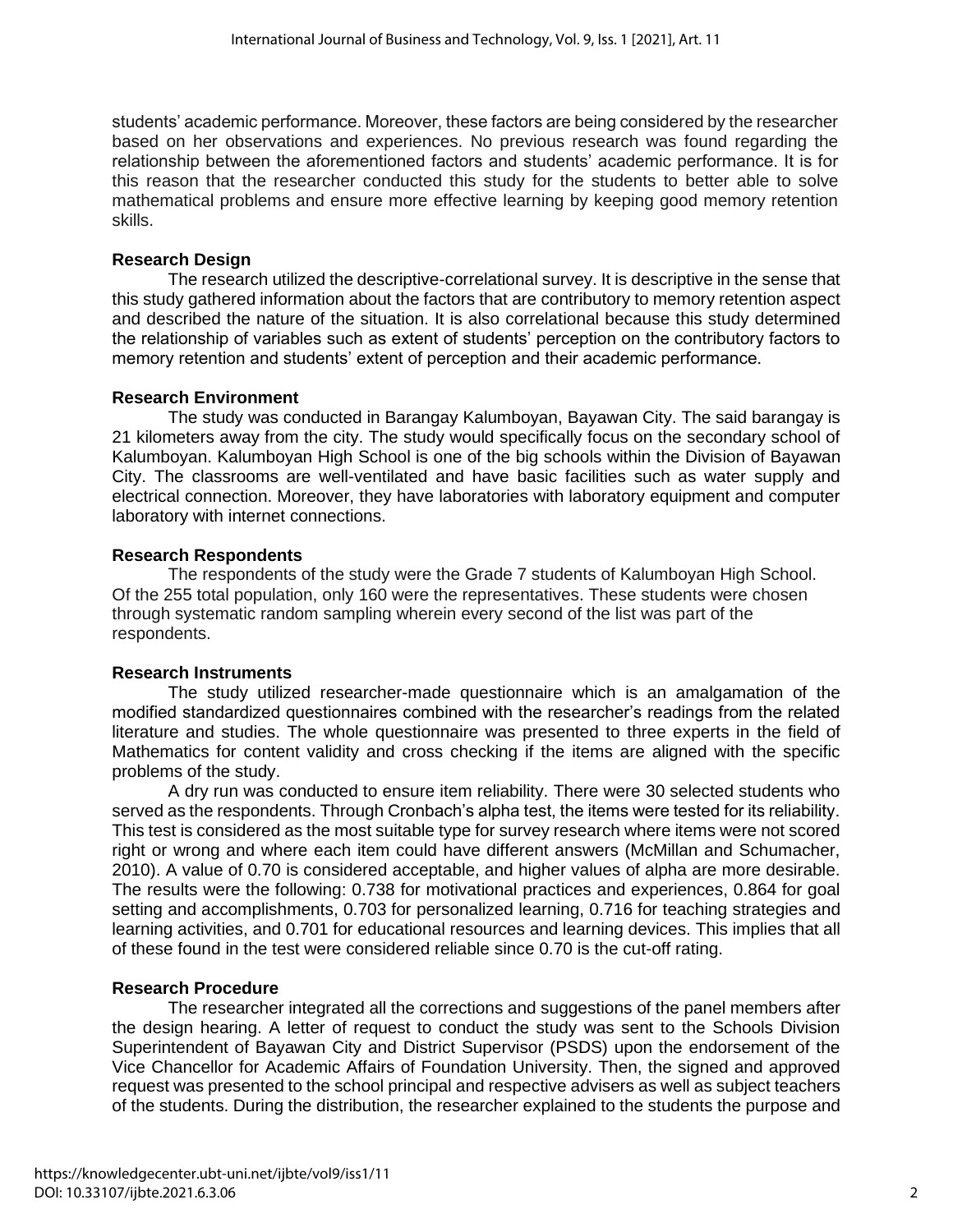importance of the research as well as the questionnaire itself. The students who served as the respondents were asked if they are willing to participate in the study and were also informed that the answered questions will not be revealed to anyone and that it will be safely kept for confidentiality. The retrieval of the questionnaires was done right after the students have answered the questions. The results were tallied using MS Excel and Megastat software, analyzed, and interpreted.

## **Findings**

| <b>Table 1.1</b> Extent of Students' Perception on Motivational Practices and Experiences |  |  |  |  |
|-------------------------------------------------------------------------------------------|--|--|--|--|
|-------------------------------------------------------------------------------------------|--|--|--|--|

| <b>Indicators</b>                                                         | w $\bar{x}$ | <b>Verbal</b><br><b>Description</b> | <b>Extent of</b><br><b>Perception</b> |
|---------------------------------------------------------------------------|-------------|-------------------------------------|---------------------------------------|
| I participate in the given learning activities.<br>1.                     | 4.42        | <b>Strongly Agree</b>               | Very High                             |
| I answer given tests and accomplish my<br>2.<br>assignments.              | 4.33        | <b>Strongly Agree</b>               | Very High                             |
| I enjoy the teaching strategies employed by the<br>3.<br>teacher.         | 4.32        | <b>Strongly Agree</b>               | Very High                             |
| I communicate with my peers in collaborative<br>4.<br>group activities.   | 4.31        | Strongly Agree                      | Very High                             |
| I demonstrate awareness with the lesson<br>5.<br>objectives.              | 4.27        | <b>Strongly Agree</b>               | Very High                             |
| 6.<br>I engage myself in class discussion and<br>motivational strategies. | 4.13        | Agree                               | High                                  |
| I solve assigned tasks like word problems.<br>7.                          | 4.03        | Agree                               | High                                  |
| I listen to my classmates on the experiences they<br>8.<br>shared.        | 4.03        | Agree                               | High                                  |
| I connect presented concepts to real-life setting.<br>9.                  | 3.95        | Agree                               | High                                  |
| 10. I ask questions and clarifications for different<br>concepts.         | 3.48        | Agree                               | High                                  |
| <b>Composite</b>                                                          | 4.13        | Agree                               | High                                  |

| Legend: | Scale         | <b>Verbal Description</b> | <b>Extent of Perception</b> |
|---------|---------------|---------------------------|-----------------------------|
|         | $4.21 - 5.00$ | <b>Strongly Agree</b>     | Very High                   |
|         | $3.41 - 4.20$ | Aaree                     | Hiah                        |
|         | $2.61 - 3.40$ | <b>Moderately Agree</b>   | Moderate                    |
|         | $1.81 - 2.60$ | <b>Disagree</b>           | Low                         |
|         | $1.00 - 1.80$ | <b>Strongly Disagree</b>  | Very Low                    |
|         |               |                           |                             |

The extent of students' perception in motivational practices and experiences is presented in Table 1.1. As depicted in the table, the extent of students' perception on motivational practices and experiences is high as reflected in the composite mean of 4.13.

Item number 1, "I participate in the given learning activities," obtained the highest weighted mean of 4.42 verbally interpreted as "very high" extent of motivational practices. This means that students foster active participation in given class activities during learning sessions. Similar result also surfaced in the study of Field (2018) which pointed out that students are more likely to engage in learning when they can relate with the activities, procedures, and processes. In affirmation, Curtis (2012) supports this idea, putting emphasis on how instructional practices should take place in important context so that students could share something in the conduct of learning activities demonstrating their ownership of learning in the quest of knowledge.

Meanwhile, items on task assignments accomplished, teaching strategies used, and collaborative group activities implemented obtained the next highest weighted means of 4.33, 4.32, and 4.31, respectively. It could be implied that, of particular importance, teaching strategies, learning activities alongside lesson objectives, and tasks accomplishments have all shown to influence students' engagement. On the other hand, the item which obtained the least weighted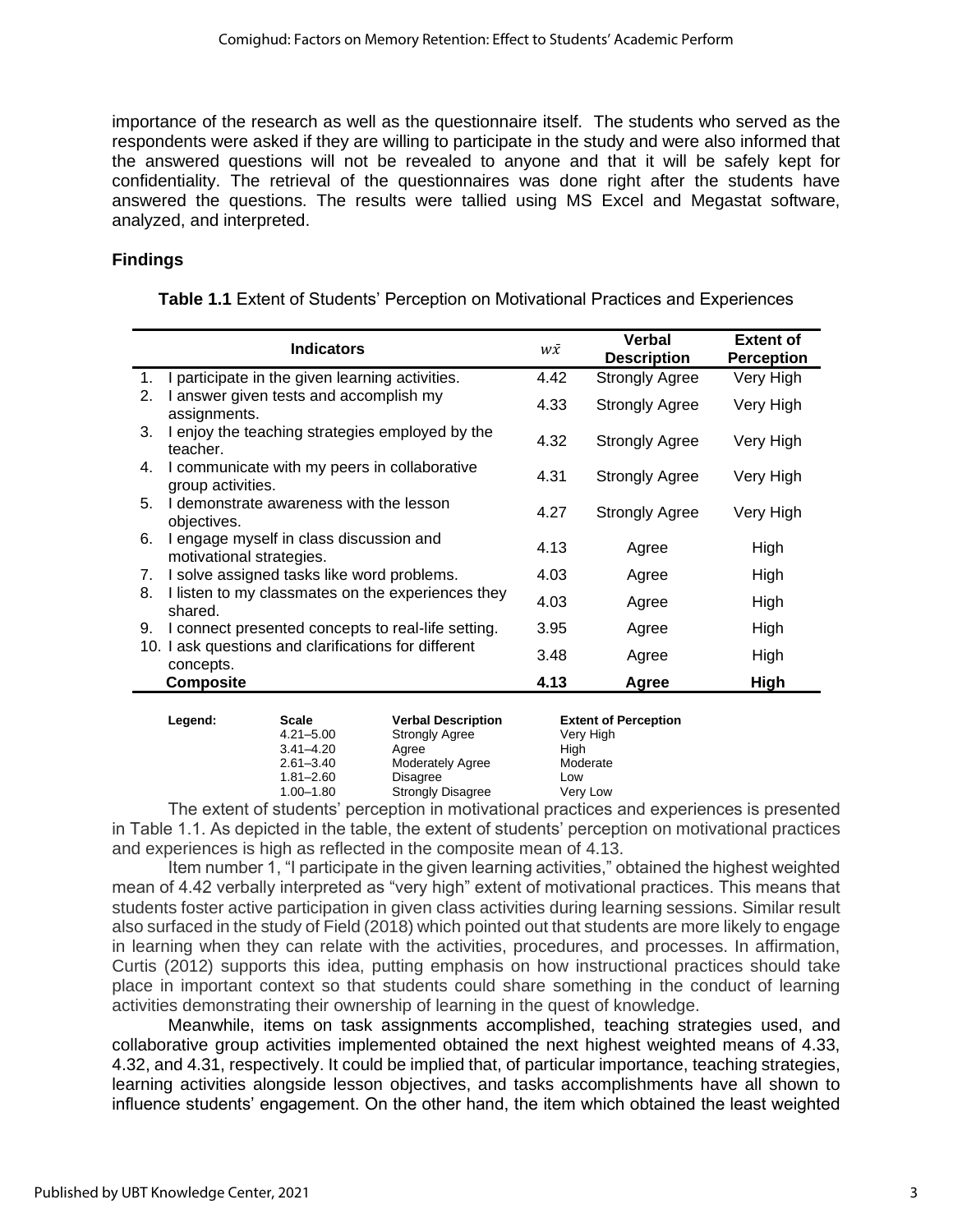mean is item number 10 on asking questions and clarifications on different concepts. It implies that students demonstrate inhibitions in asking teachers or peers for better lesson conceptualization. Teachers are supposed to create a non-threatening atmosphere, where every student is motivated to actively participate and exchange or even challenge others' views. In the words of Field (2018), motivational practices and experiences are important for academic success. This premise also put emphasis on how teachers should consider the practices that support students' experiences and encourage them to be motivated. In general, student motivation served as one of the significant factors playing a vital role for memory retention.

|                                                | <b>Indicators</b>                                                            |                                                | w $\bar{x}$ | <b>Verbal</b><br><b>Description</b> | <b>Extent of</b><br><b>Perception</b> |
|------------------------------------------------|------------------------------------------------------------------------------|------------------------------------------------|-------------|-------------------------------------|---------------------------------------|
| 1.                                             | goal accomplishment.                                                         | I participate in the activities needed for the |             | <b>Strongly Agree</b>               | Very High                             |
| 2.                                             | I demonstrate awareness on the things I must<br>achieve and develop.         |                                                | 4.19        | Agree                               | High                                  |
| 3.                                             | I review and reflect on the processes for goal<br>achievement.               |                                                | 4.13        | Agree                               | High                                  |
| 4.                                             | I utilize strategies and techniques to<br>accomplish the objectives.         |                                                | 4.11        | Agree                               | High                                  |
| 5.                                             | I take part in setting the learning goals and<br>objectives.                 |                                                | 4.09        | Agree                               | High                                  |
| 6.                                             | I use self-evaluation to know that set goals<br>have been accomplished.      |                                                |             | Agree                               | High                                  |
| 7.                                             | I employ in my practices the values I develop.                               |                                                | 4.04        | Agree                               | High                                  |
| 8.                                             | I monitor the progress I attain in the given<br>lesson.                      |                                                | 3.97        | Agree                               | High                                  |
| 9.                                             | I establish enhancement activities that paved<br>way for goal manifestation. |                                                | 3.93        | Agree                               | High                                  |
| 10. I see connection between the goals and its |                                                                              | 3.86                                           | Agree       | High                                |                                       |
|                                                | implications.<br><b>Composite</b>                                            |                                                | 4.07        | Agree                               | High                                  |
|                                                | Legend:<br><b>Scale</b>                                                      | <b>Verbal Description</b>                      |             | <b>Extent of Perception</b>         |                                       |
|                                                | $4.21 - 5.00$                                                                | <b>Strongly Agree</b>                          |             | Very High                           |                                       |
|                                                | $3.41 - 4.20$                                                                | Agree                                          |             | High                                |                                       |
|                                                | $2.61 - 3.40$                                                                | <b>Moderately Agree</b>                        |             | Moderate                            |                                       |
|                                                | $1.81 - 2.60$                                                                | Disagree                                       |             | Low                                 |                                       |
|                                                | $1.00 - 1.80$                                                                | <b>Strongly Disagree</b>                       |             | Very Low                            |                                       |

**Table 1.2** Extent of Students' Perception on Goal Setting and Accomplishment

Table 1.2 shows the extent of students' perceptions on goal setting and accomplishment considered as another factor of memory retention. This area has an overall composite mean of 4.07 verbally translated as "high" extent.

Item number 1, "I participate in the activities needed in goal accomplishment," obtained the highest weighted mean of 4.31 interpreted as "very high." This means that students actively take involvement in different activities that could contribute to attain the lessons' goals and objectives. In support, Susak (2016) noted that participation allows students to build knowledge, demonstrate skills, develop confidence, and apply theory into practice. Moreover, items on demonstrating awareness, reflecting on processes, and utilizing teachings strategies and techniques obtained the next highest weighted means of 4.19, 4.13, and 4.11, respectively, all denoting verbal equivalent of "high" extent. This runs parallel to the findings of Abe et al. (2014), Zohud (2015), and Francis (2017) on the conduct of learning activities and the utilization of teaching strategies and techniques to better support inclusionary education as well as enhance student motivation leading to memory retention.

On the other hand, item on seeing connection between the goals and its implications is interpreted as "high" with a weighted mean of 3.86. This signifies the need for students to establish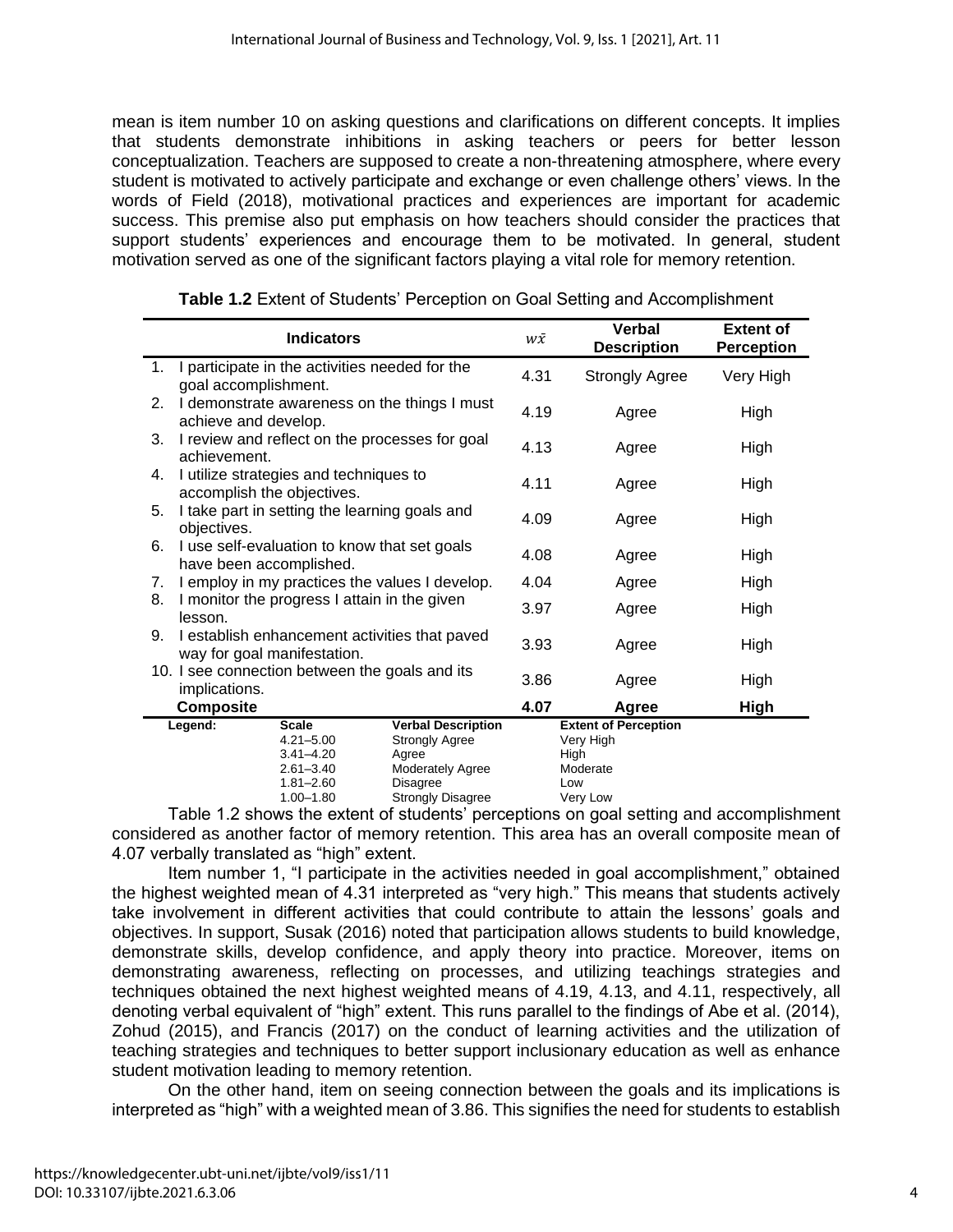connection between goals and its implications through real-life applications. Hunt (2015) also indicated the importance of setting specific and challenging goals to establish connection between goals and real-world connections.

In general, in the extent of students' perception on goal setting and accomplishment, students agree on the use of learning activities, utilization of teaching strategies, and reflecting on classroom processes among others as essential components playing vital roles for memory retention and paving to higher test scores. In this regard, it has been emphasized how goal setting has the potential to positively impact learning through teachers and students' clear understanding of specific targets (Bray & Mc Claskey, 2015; Dotson, 2016; Curtis, 2017, Comighud, 2019; Comighud & Arevalo, 2020).

|                  | <b>Indicators</b>                                                 |                                                                                                   |                                                                                                                                       | w $\bar{x}$ | Verbal<br><b>Description</b>                                     | <b>Extent of</b><br><b>Perception</b> |
|------------------|-------------------------------------------------------------------|---------------------------------------------------------------------------------------------------|---------------------------------------------------------------------------------------------------------------------------------------|-------------|------------------------------------------------------------------|---------------------------------------|
| 1.               | learning.                                                         | I am responsible and in control with my own                                                       |                                                                                                                                       |             | <b>Strongly Agree</b>                                            | Very High                             |
| 2.               |                                                                   |                                                                                                   | I work well at my own pace in different activities.                                                                                   | 4.36        | Strongly Agree                                                   | Very High                             |
| 3.               | I participate well in hands-on and motivational<br>strategies.    |                                                                                                   |                                                                                                                                       | 4.35        | <b>Strongly Agree</b>                                            | Very High                             |
| 4.               | I demonstrate excitement when the lessons suit<br>my interest.    |                                                                                                   |                                                                                                                                       | 4.28        | Strongly Agree                                                   | Very High                             |
| 5.               | I join activities that motivate me well.                          |                                                                                                   |                                                                                                                                       | 4.27        | <b>Strongly Agree</b>                                            | Very High                             |
| 6.               | I engage myself in exploration and discoveries.                   |                                                                                                   |                                                                                                                                       | 4.26        | <b>Strongly Agree</b>                                            | Very High                             |
| 7.               | I work with activities needed to be individually<br>accomplished. |                                                                                                   |                                                                                                                                       | 4.15        | Agree                                                            | High                                  |
| 8.               |                                                                   |                                                                                                   | I use own techniques in solving set of problems.                                                                                      | 3.99        | Agree                                                            | High                                  |
| 9.               | I express my views and activities that address<br>my needs.       |                                                                                                   |                                                                                                                                       | 3.93        | Agree                                                            | High                                  |
|                  | 10. I make choices depending on my strengths and<br>weaknesses.   |                                                                                                   |                                                                                                                                       | 3.84        | Agree                                                            | High                                  |
| <b>Composite</b> |                                                                   |                                                                                                   | 4.18                                                                                                                                  | Agree       | High                                                             |                                       |
|                  | Legend:                                                           | <b>Scale</b><br>$4.21 - 5.00$<br>$3.41 - 4.20$<br>$2.61 - 3.40$<br>$1.81 - 2.60$<br>$1.00 - 1.80$ | <b>Verbal Description</b><br><b>Strongly Agree</b><br>Agree<br><b>Moderately Agree</b><br><b>Disagree</b><br><b>Strongly Disagree</b> | High<br>Low | <b>Extent of Perception</b><br>Very High<br>Moderate<br>Very Low |                                       |

**Table 1.3** Extent of Students' Perception on Personalized Learning

As indicated in Table 1.3, the extent of students' perceptions on personalized learning obtains composite mean of 4.18 verbally interpreted as "high."

Item number 1, "I am responsible and in control with my own learning," obtained the highest weighted mean of 4.38 verbally interpreted a "very high" extent. This means that students retain information presented better if they are practicing personalized learning. As students demonstrate personalized learning, they are likely to develop mastery through their own choices. In line with this, it is suggested for students to write learning goals of what they already know which serves as action plan that students strive for and realize accomplishments along the way (Fernchild, 2013; Pipkin, 2015; Comighud, 2019).

In addition, the items which obtained the next highest weighted means deal with working well with one's own pace in different activities, demonstrating excitement when lessons suit one's interests, and engaging oneself in exploration and discoveries. In support to this, students generally felt autonomous, competent, and related in their personalized learning environments, which contributed to their intrinsic motivation, engagement, and well-being within these settings (Netcoh, 2017) through tailoring to their specific needs and interests (Huchens, 2014).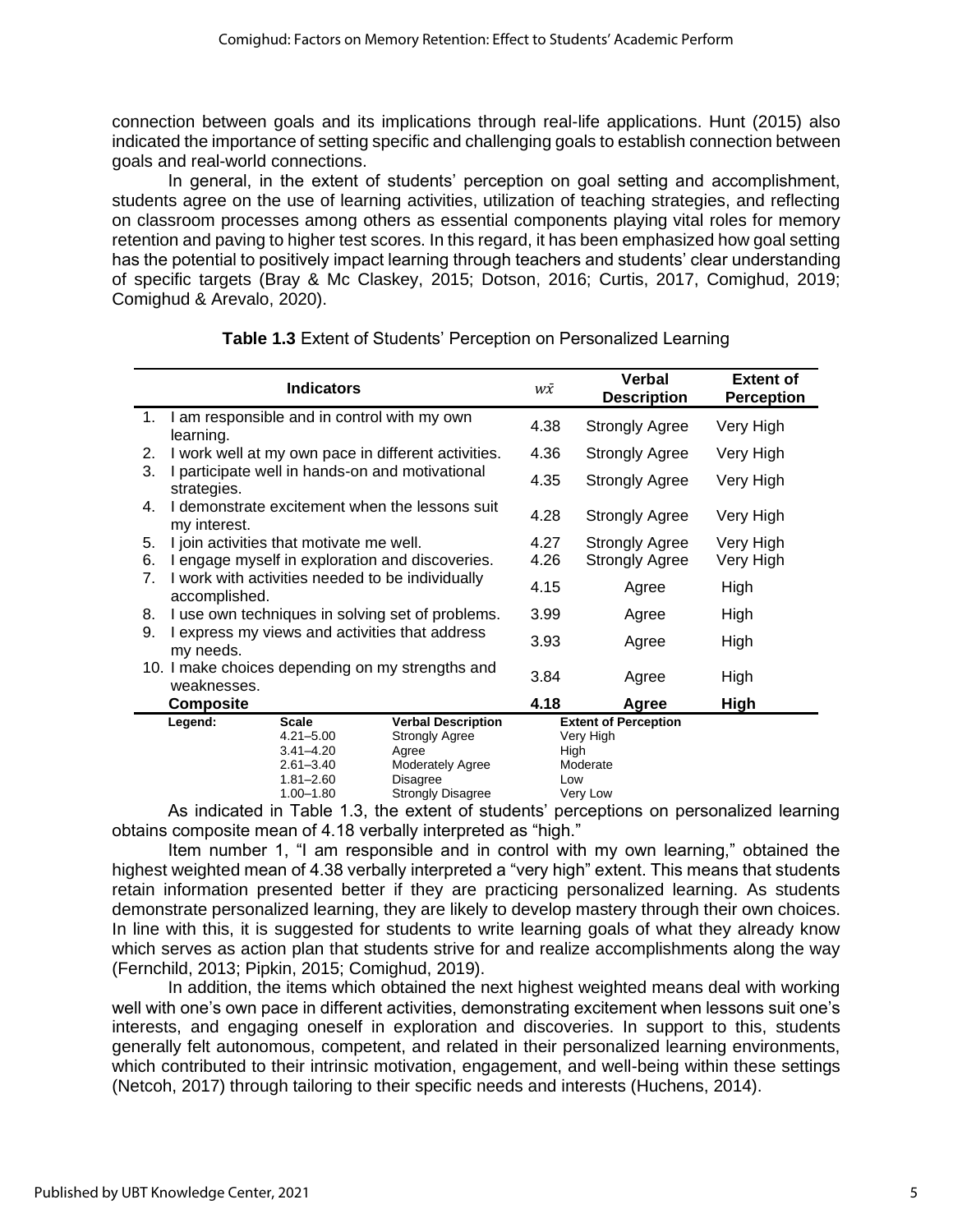Also, the shift to personalization encourages educators to be open and flexible, so that learners become more invested in the design of their own learning path (Bray & Mc Claskey, 2015). Personalized learning requires more than a shift in thinking; it requires bringing in modern technology. Hence, developing evidence that student-centered learning promotes higher-order skills like critical thinking and problem solving, there are difficulties insupporting students to successfully complete activities. Further, Grant and Basye (2014) found that personalized learning is an incitement for educators to construct opportunities.

In general, as to the aspect of personalized learning, students are pushed from one content to another and one grade to another in a linear step-by-step process (Zmuda, Ullman, & Curtis, 2015). Our students need to invest in their own learning and passions. This paradigm shift takes the state- and teacher-prescribed educational plan and transfers the actions to the learner. When students take charge of personalizing their own learning, they dictate their pacing for instructional needs and utilize multiple methods and strategies to meet their own learning (Bray & Mc Claskey, 2015; Comighud & Arevalo, 2020).

**Table 1.4** Extent of Students' Perception on Teaching Strategies and Learning Activities

|     | <b>Indicators</b>                                                                             | w $\bar{x}$ | Verbal<br><b>Description</b> | <b>Extent of</b><br>Perception |
|-----|-----------------------------------------------------------------------------------------------|-------------|------------------------------|--------------------------------|
| 1.  | My teacher employs strategies that developed learners' numeracy.                              | 4.49        | <b>Strongly Agree</b>        | Very High                      |
| 2.  | My teacher employs interesting activities that encourage me to<br>participate in the classes. | 4.41        | <b>Strongly Agree</b>        | Very High                      |
| 3.  | My teacher applies strategies that develop critical and creative thinking<br>skills.          | 4.39        | <b>Strongly Agree</b>        | Very High                      |
| 4.  | My teacher encourages me to ask questions and clarifications on the<br>concepts presented.    | 4.38        | <b>Strongly Agree</b>        | Very High                      |
| 5.  | My teacher uses strategies that enhance learners' achievement.                                | 4.36        | <b>Strongly Agree</b>        | Very High                      |
| 6.  | My teacher relates the lesson in real-life situations and practices.                          | 4.35        | <b>Strongly Agree</b>        | Very High                      |
| 7.  | My teacher applies knowledge of content within and across curriculum<br>teaching areas.       | 4.34        | <b>Strongly Agree</b>        | Very High                      |
| 8.  | My teacher assists and supports me to attain development and progress.                        | 4.33        | <b>Strongly Agree</b>        | Very High                      |
| 9.  | My teacher allows me to collaborate with my peers to help me learn<br>better.                 | 4.33        | <b>Strongly Agree</b>        | Very High                      |
| 10. | My teacher utilizes strategies that promote higher-order thinking abilities.                  | 4.26        | <b>Strongly Agree</b>        | Very High                      |
|     | Composite                                                                                     | 4.36        | <b>Strongly</b><br>Agree     | Very High                      |
|     |                                                                                               |             |                              |                                |

| Legend: | Scale         | <b>Verbal Description</b> | <b>Extent of Perception</b> |
|---------|---------------|---------------------------|-----------------------------|
|         | $4.21 - 5.00$ | <b>Strongly Agree</b>     | Very High                   |
|         | $3.41 - 4.20$ | Aaree                     | Hiah                        |
|         | $2.61 - 3.40$ | <b>Moderately Agree</b>   | Moderate                    |
|         | $1.81 - 2.60$ | Disagree                  | Low                         |
|         | $1.00 - 1.80$ | <b>Strongly Disagree</b>  | Verv Low                    |

As shown in Table 1.4, the extent of students' perceptions on classroom teaching strategies and learning activities resorted to an overall composite mean of 4.36 which indicated that they strongly agreed with all of the items, thereby translated into "very high" extent in its verbal equivalent.

Further, findings reveal that the use of teaching strategies which involve the development of learners' numeracy as well as critical and creative skills that enhance learners' achievement all contributes to better student engagement and higher memory retention rate. This pertains to the vital element on building strong foundation in strengthening learners' ability. Hence, the findings of this study affirms the recommendations of Angeles (2018) that in this millennial era where individual differences are displayed by the learners, teachers are encouraged to implement varied techniques, methods, and approaches in order to advance student learning through the development of creative and critical thinking skills.

In addition to the previously mentioned, empirical evidence to well-established theory on the multidimensional nature of teaching and student learning has also been taken into consideration (Blazar, 2016). Over the past decade, research has confirmed that teachers have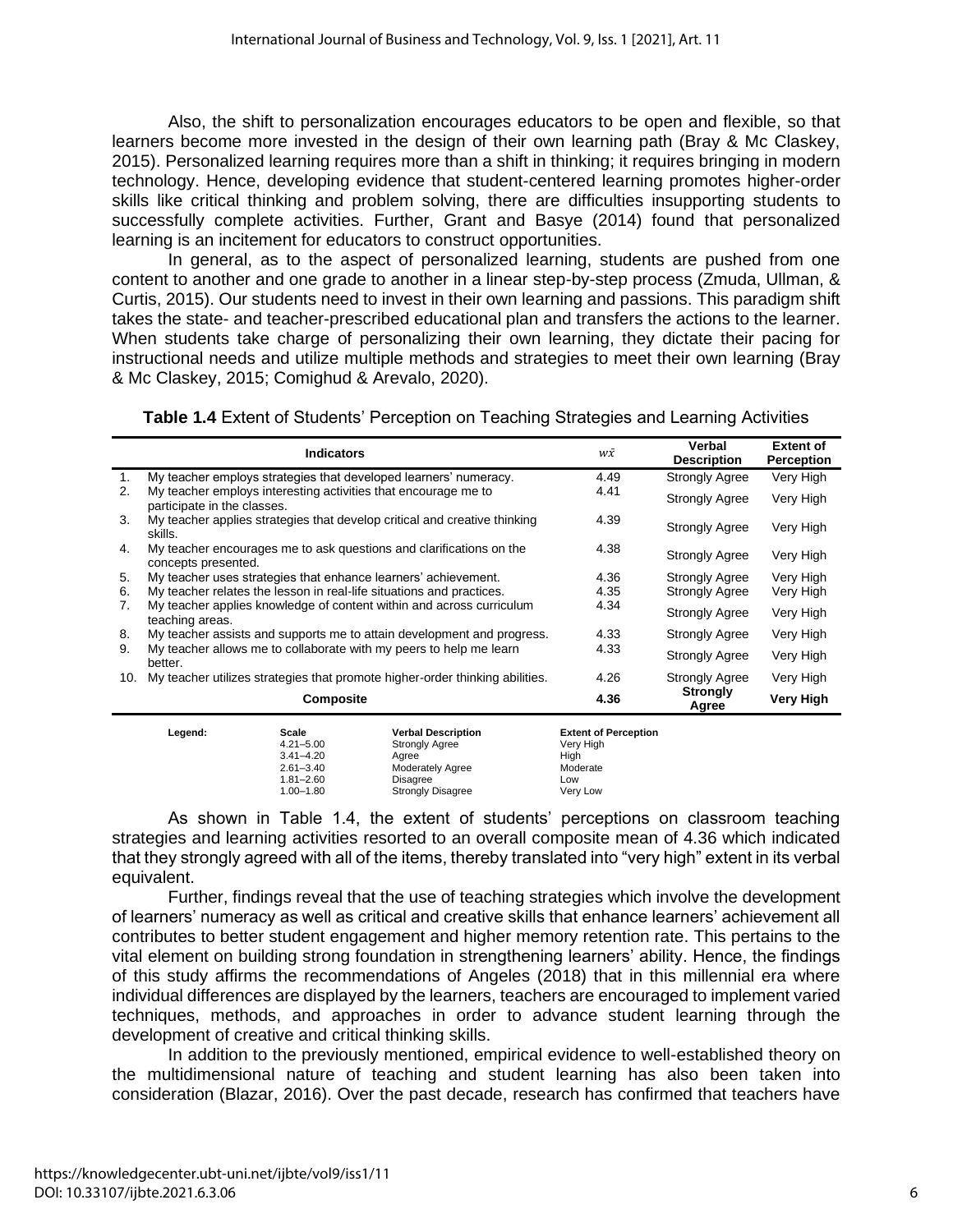substantial impacts on their students' academic and lifelong success (Chetty, Friedman, & Rockoff, 2014; Jackson, 2012). Recent investigations also have uncovered some characteristics of effective classroom environments, including teachers' organizational skills and interactions with students (Loeb, Cohen, & Wyckoff, 2015; McCaffrey, Miller, & Staiger, 2015).

As to learning activities, the crucial tasks of fostering developmentally sequenced teaching and learning processes encourage teachers to be mindful of effective instructional planning which also includes successfully managing and implementing lessons. In affirmation, Marco-Bujosa and Levy (2016) shared the findings that teachers utilize the curriculum in many different ways for diverse reasons, and manifestations should be made to achieve the learning goals. Also, Kulasegaram and Rangachari (2017) indicated how learning depends on context, the application of developmentally sequenced process decided by the teachers and the learners' interactions in a set framework.

**Indicators The Contract of Section** *Verbal* **Description Extent of Perception** 1. The school has a library with accessible resources. 4.63 Strongly Agree Very High 2. The school has laboratory equipment like computers. 4.63 Strongly Agree Very High 3. The teacher uses books for references. 4.56 Strongly Agree Very High 4. The teacher utilizes materials like learning workbooks. 4.44 Strongly Agree Very High 5. The teacher utilizes educational television. 4.44 Strongly Agree Very High 6. The teacher employs realia to integrate real-life concepts. 4.36 Strongly Agree Very High 7. The teacher utilizes PowerPoint presentation in the delivery of the lesson. 4.32 Strongly Agree Very High 8. The school has mathematics subject center. <br>
9. The teacher uses videos to deepen the concept <br>
4.27 Strongly Agree Very High 9. The teacher uses videos to deepen the concept understanding. 4.27 Strongly Agree 10. The teacher uses ICT resources to present given mathematical concepts. 4.23 Strongly Agree Very High  **Composite 4.42 Strongly Agree Very High Legend: Scale Verbal Description Extent of Perception** Strongly Agree 3.41–4.20 Agree High<br>
2.61–3.40 Moderately Agree Moderate 2.61–3.40 Moderately Agree Moderate 1.81–2.60 Disagree Low<br>1.00–1.80 Strongly Disagree Very Low 1.00-1.80 Strongly Disagree

**Table 1.5** Extent of Students' Perception on Educational Resources and Learning Devices

Table 1.5indicates the extent of students' perception on educational resources and learning devices. It depicts the extent of students' perceptions on educational resources where an overall composite mean of 4.42 is verbally interpreted as "very high" extent. This means that educational resources have been seen a recent widespread integration into daily life, where access to vast amounts of information is now available with ease. Today's generation of students has grown up with educational resources all around them in an ever-increasing manner. In addition, to create an effective 21st century classroom that meets the needs of the students, a modern teacher must factor student's motivation to learn and the effects technology has on inclusionary education (Francis, 2017). In line with this, updating teaching techniques better support inclusionary education, enhance student motivation, and improve memory retention.

Among the indicators, item on the availability of school library with accessible resources, laboratory equipment with computers, and use of books as references among others obtained the highest weighted means of 4.63, 4.63, and 4.56 all resorted to "very high" extent in their corresponding verbal equivalent. It means that in the modern information era, the wealth of the world's information can be accessed through a variety of educational resources and learning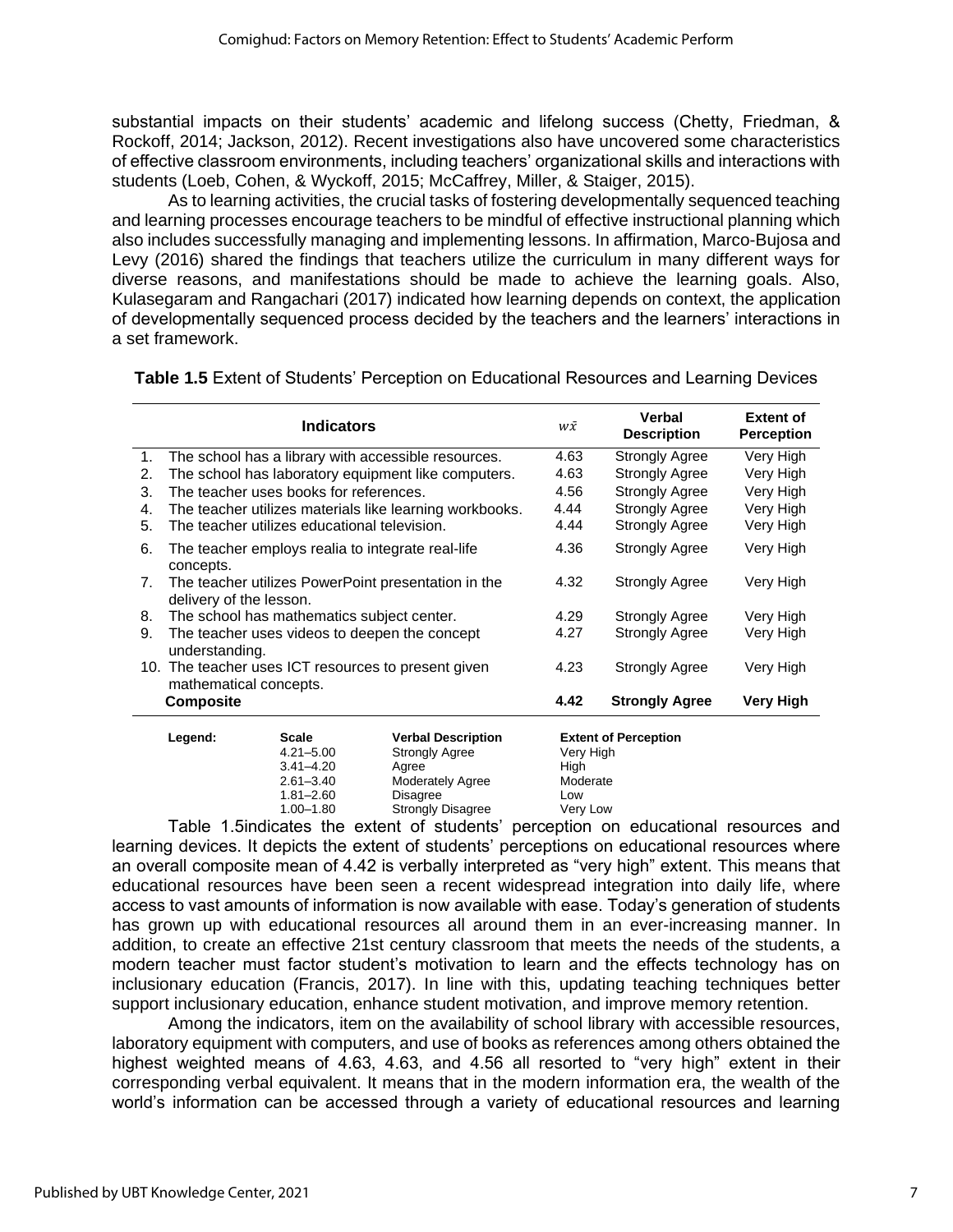devices. Students have grown up with technology all around them, and teachers must adapt to these new ways of learning. Francis (2017) contends that teachers adapting to these new ways find methods of incorporating and utilizing these new forms of technology in class both in motivational and instructional levels. Hence, students who find themselves supported with ways of which they are used to will be more motivated to learn and feel included.

Moreover, the students of today are surrounded by technology, where access to an adequate collection of information is only a fingertip away. Technology supports the need for divergent learning approaches, helping to create a sense of community as well as a meaningful experience. Appropriate use of technology can serve the regular education classroom by motivating students in all disciplines like mathematics (Liu et al., 2016; Housand & Housand, 2012; Francis, 2013; Francis, 2017).

|                | <b>Variables Correlated to Students'</b><br><b>Academic Performance</b> |                                                                                                   |                                                                                                                         | $W\bar{X}$               | <b>Verbal</b><br><b>Description</b>                                             | <b>Extent of</b><br><b>Perception</b> |
|----------------|-------------------------------------------------------------------------|---------------------------------------------------------------------------------------------------|-------------------------------------------------------------------------------------------------------------------------|--------------------------|---------------------------------------------------------------------------------|---------------------------------------|
|                | 1. Motivational practices and<br>experiences                            |                                                                                                   |                                                                                                                         | 4.13                     | Agree                                                                           | High                                  |
| 2.             | Goal setting and accomplishment                                         |                                                                                                   |                                                                                                                         | 4.07                     | Agree                                                                           | High                                  |
| 3.             | Personalized learning                                                   |                                                                                                   |                                                                                                                         | 4.18                     | Agree                                                                           | High                                  |
| 4.             | Teaching strategies and learning<br>activities                          |                                                                                                   |                                                                                                                         | 4.36                     | Strongly<br>Agree                                                               | Very High                             |
|                | 5. Educational resources and learning<br>devices                        |                                                                                                   |                                                                                                                         | 4.42                     | Strongly<br>Agree                                                               | Very High                             |
| <b>Overall</b> |                                                                         |                                                                                                   | 4.23                                                                                                                    | <b>Strongly</b><br>Agree | <b>Very High</b>                                                                |                                       |
|                | Legend:                                                                 | <b>Scale</b><br>$4.21 - 5.00$<br>$3.41 - 4.20$<br>$2.61 - 3.40$<br>$1.81 - 2.60$<br>$1.00 - 1.80$ | <b>Verbal Description</b><br><b>Strongly Agree</b><br>Agree<br>Moderately Agree<br>Disagree<br><b>Strongly Disagree</b> |                          | <b>Extent of Perception</b><br>Very High<br>High<br>Moderate<br>Low<br>Very Low |                                       |

#### **Table 1.6** Summary Table on the Extent of Students' Perception on Factors Contributory to Memory Retention

Table 1.6 displays the extent of students' perceptions on factors contributory to memory retention. Among the given variables, teaching strategies and learning activities as well as educational resources and learning devices obtained the highest weighted means of 4.36 and 4.42, respectively. This shows that the learners strongly agree that teachers' teaching strategies and learning activities as well as educational resources and learning devices greatly influence their ability to recall information. This result conforms to Bray (2012), who emphasized that when students are given the responsibility to take charge of their own learning, the better is the degree of their understanding and mastery of the concepts learned.

Foremost, as to learning activities, literature supports made mention on how recent years have seen an upsurge of interest in learner-centeredness which has marked a paradigm shift in the world of education (Quinonez, 2014). Taking into account, learner characteristics, engaging students in the learning process, and promoting collaboration among students have been brought into the forefront. Keeping in sight the rising popularity of learning, comprehending what it encompasses appear to be of high significance (Ross, 2017; Kosar & Bedir, 2018).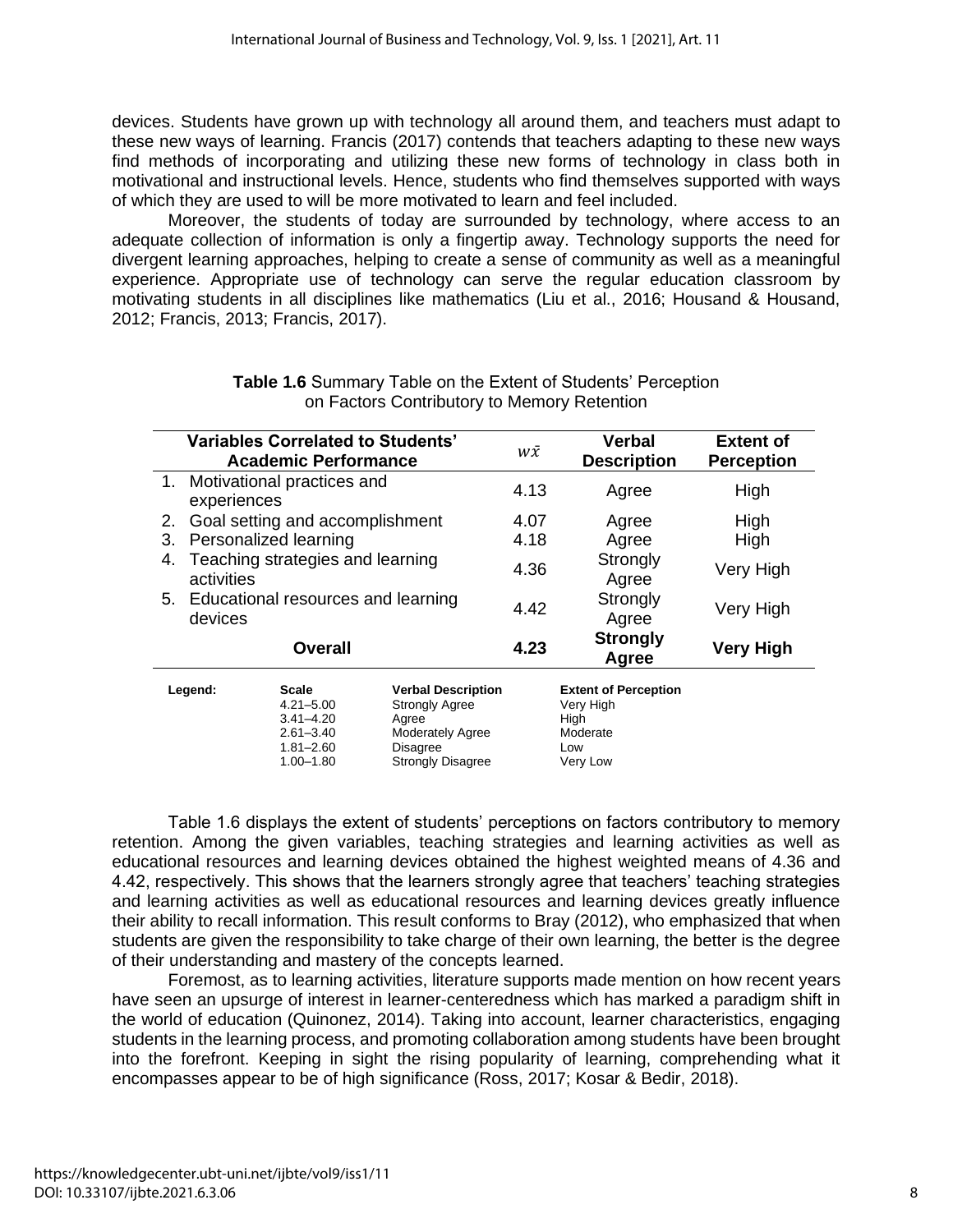Additionally, Blazer's (2011) ideas on Mathematical discourse in the classroom were used to facilitate students' deeper understanding of the material. Mathematics should have high interest appeal as it offers learners a challenge, the opportunity to choose strategies, pose questions, use logic, and interpret conclusions. As to the use of educational resources, with mathematics becoming more important in the growing technological world, teachers need to focus on how to create school environments that are more Mathematics friendly (Taylor, 2018).

Furthermore, items on motivational practices and experiences, goal setting and accomplishments, and personalized learning are among the indicators which obtained "high" extent of students' perceptions on factors contributory to memory retention. As to motivational practices, Vibulphol (2016) contends that while autonomy controlling strategies were commonly used in these classes, autonomy-support strategies were found only in highly motivated and highperforming classrooms.

With regard to goal setting and accomplishment, Dotson (2016) put emphasis that goal setting should serve as the process of establishing a direction for learning. In view thereof, it is recommended for students to develop a plan of action. Simply writing down a goal does not impact student learning. It is the activities that the student will participate in during the learning process that have the potential to positively influence student achievement. In collaboration with the teacher, the student will need to brainstorm different possibilities beyond core instruction that could increase achievement.Additionally, as student ownership is a critical piece in goal setting, progress monitoring provides a system to ensure that students value and own their learning. And as to personalized learning, Ramos (2015) revealed that the students exposed to the personalized learning environment had more positive perceptions.

| Rating        | <b>Verbal Description</b>           | <b>Frequency</b> | <b>Percent</b> |
|---------------|-------------------------------------|------------------|----------------|
| 90%-100%      | Outstanding                         | 5                | 3.12           |
| 85%-89%       | <b>Very Satisfactory</b>            | 14               | 8.75           |
| 80%-84%       | Satisfactory                        | 38               | 23.75          |
| 75%-79%       | <b>Fairly Satisfactory</b>          | 103              | 64.38          |
| Below 75%     | Did Not Meet<br>Expectations        |                  |                |
| Total         |                                     | 160              | 100            |
| Average<br>Sd | 79.05 (Fairly Satisfactory)<br>4.25 |                  |                |

#### **Table 2** Performance of the Students in Mathematics

Table 2 shows the performance of the students in Mathematics where the respondents of the study obtained an average of 79.05 verbally interpreted as fairly satisfactory. A closer look on the data presented would reveal that 5 or 3.12% of the students got outstanding rating and 14 or 8.75% were at very satisfactory level, while 38 or 23.75% garnered satisfactory rating and 103 or 64.38% were at fairly satisfactory level. Based on the findings, it could be inferred that majority of the students are at fairly satisfactory level in their performance in mathematics.

Based on DO No. 8, s. of 2015, the Policy Guidelines on Classroom Assessment for the K to 12 Basic Education Program, classroom assessment is an integral part of curriculum implementation which allows teachers to track and measure learners' progress and to adjust instruction accordingly. Also, based on the current findings, the students obtained a fairly satisfactory verbal equivalent which means that students on average got a rating of 79.05. Hence, teachers and students are encouraged to work together to increase students' academic performance in mathematics considering more factors of memory retention.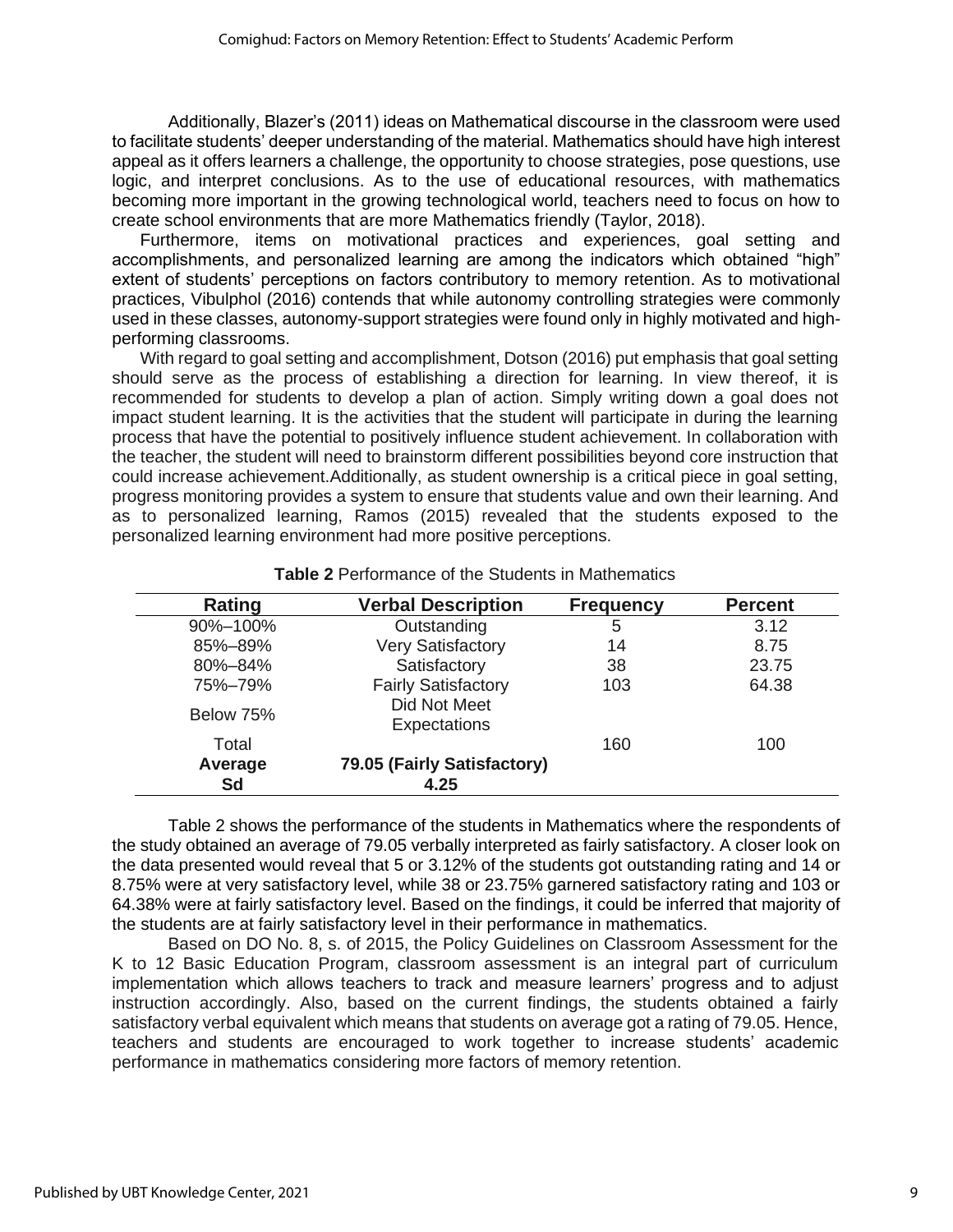| Factors<br>p-value<br>Comp.<br>Value                                              |                                                      |                                                          | Decision                      | Remark          |  |
|-----------------------------------------------------------------------------------|------------------------------------------------------|----------------------------------------------------------|-------------------------------|-----------------|--|
| Motivational practices and experiences<br>1.                                      |                                                      |                                                          |                               |                 |  |
| Age                                                                               | $r_s = 0.111$                                        | 0.161                                                    | Do not reject H <sub>01</sub> | Not significant |  |
| <b>Sex</b>                                                                        | $x^2 = 21.07$                                        | 0.000                                                    | Reject H <sub>01</sub>        | Significant     |  |
|                                                                                   | Male: $w\bar{x}$ = 4.08<br>Female: $w\bar{x}$ = 4.57 |                                                          |                               |                 |  |
| Income                                                                            | $r_s = 0.138$                                        | 0.082                                                    | Do not reject H <sub>01</sub> | Not significant |  |
| <b>Goal setting and accomplishments</b><br>2.                                     |                                                      |                                                          |                               |                 |  |
| Age                                                                               | $r_s = 0.097$                                        | 0.224                                                    | Do not reject H <sub>o1</sub> | Not significant |  |
| <b>Sex</b>                                                                        | $x^2 = 23.58$                                        | 0.000                                                    | Reject H <sub>01</sub>        | Significant     |  |
|                                                                                   | Male: $w\bar{x}$ = 3.98<br>Female: $w\bar{x}$ = 4.49 |                                                          |                               |                 |  |
| Income                                                                            | $r_s = 0.147$                                        | 0.064                                                    | Do not reject H <sub>01</sub> | Not significant |  |
| 3.<br><b>Personalized learning</b>                                                |                                                      |                                                          |                               |                 |  |
| Age                                                                               | $r_s = 0.101$                                        | 0.206                                                    | Do not reject H <sub>o1</sub> | Not significant |  |
| Sex                                                                               | $x^2 = 20.30$                                        | 0.000                                                    | Reject H <sub>01</sub>        | Significant     |  |
|                                                                                   | Male: $w\bar{x}$ = 4.14                              |                                                          |                               |                 |  |
|                                                                                   | Female: $w\bar{x}$ = 4.61                            |                                                          |                               |                 |  |
| Income                                                                            | $r_s = 0.205$                                        | 0.009                                                    | Reject H <sub>01</sub>        | Significant     |  |
|                                                                                   |                                                      | 4. Classroom teaching strategies and learning activities |                               |                 |  |
| Age                                                                               | $r_s = 0.145$                                        | 0.059                                                    | Do not reject H <sub>01</sub> | Not significant |  |
| Sex                                                                               | $x^2 = 7.06$                                         | 0.029                                                    | Reject H <sub>01</sub>        | Significant     |  |
|                                                                                   | Male: $w\bar{x}$ = 4.47                              |                                                          |                               |                 |  |
| Income                                                                            | Female: $w\bar{x}$ = 4.71<br>$r_s = 0.123$           | 0.123                                                    | Do not reject H <sub>01</sub> | Not significant |  |
| 5.                                                                                | <b>Educational resources and learning devices</b>    |                                                          |                               |                 |  |
| Age                                                                               | $r_s = 0.081$                                        | 0.305                                                    | Do not reject H <sub>o1</sub> | Not significant |  |
| Sex                                                                               | $x^2 = 3.04$                                         | 0.081                                                    | Do not reject H <sub>o1</sub> | Not significant |  |
| Income                                                                            | $r_s = 0.007$                                        | 0.928                                                    | Do not reject H <sub>o1</sub> | Not significant |  |
|                                                                                   |                                                      |                                                          |                               |                 |  |
| Level of significance = $0.05$                                                    |                                                      |                                                          |                               |                 |  |
| Strength of Relationship (Statistical Correlation, 2009)<br>Legend:<br>Value of r |                                                      |                                                          |                               |                 |  |

**Table 3** Relationship between the Profile of the Students and the Extent to which They Perceived the Factors Contributory to Memory Retention

> Between  $\pm$  0.50 and  $\pm$  1.00  $\pm$  strong relationship Between  $\pm$  0.30 and  $\pm$  0.49  $\pm$  moderate relationship

Between  $\pm$  0.10 and  $\pm$  0.29  $\pm$  weak relationship

Between  $\pm 0.01$  and  $\pm 0.09$   $\pm$  very weak relationship

Table 3 presents the data on the relationship between the profile of the students and the extent to which they perceived the different factors contributory to memory retention. Their perceptions are based on their participation and what occurred in the classroom.

In terms of age, all p-values are greater than the level of significance (0.05). This finding will not warrant rejection of the null hypothesis. This means that there is no significant relationship between the age of the students and the 5 factors contributory to memory retention. This may imply that regardless of age, students may have the same level of memory retention. The said finding is in consonance to the study of Catinas (2017) revealing no significant relationship between the age of students and factors contributing to memory retention rate. However, it negates the findings of the study of Navarro, Rubio, and Olivares (2015) which states that the differences in the experiences and maturation of older students involve a relatively better performance in academic settings, which is known as the relative age effect.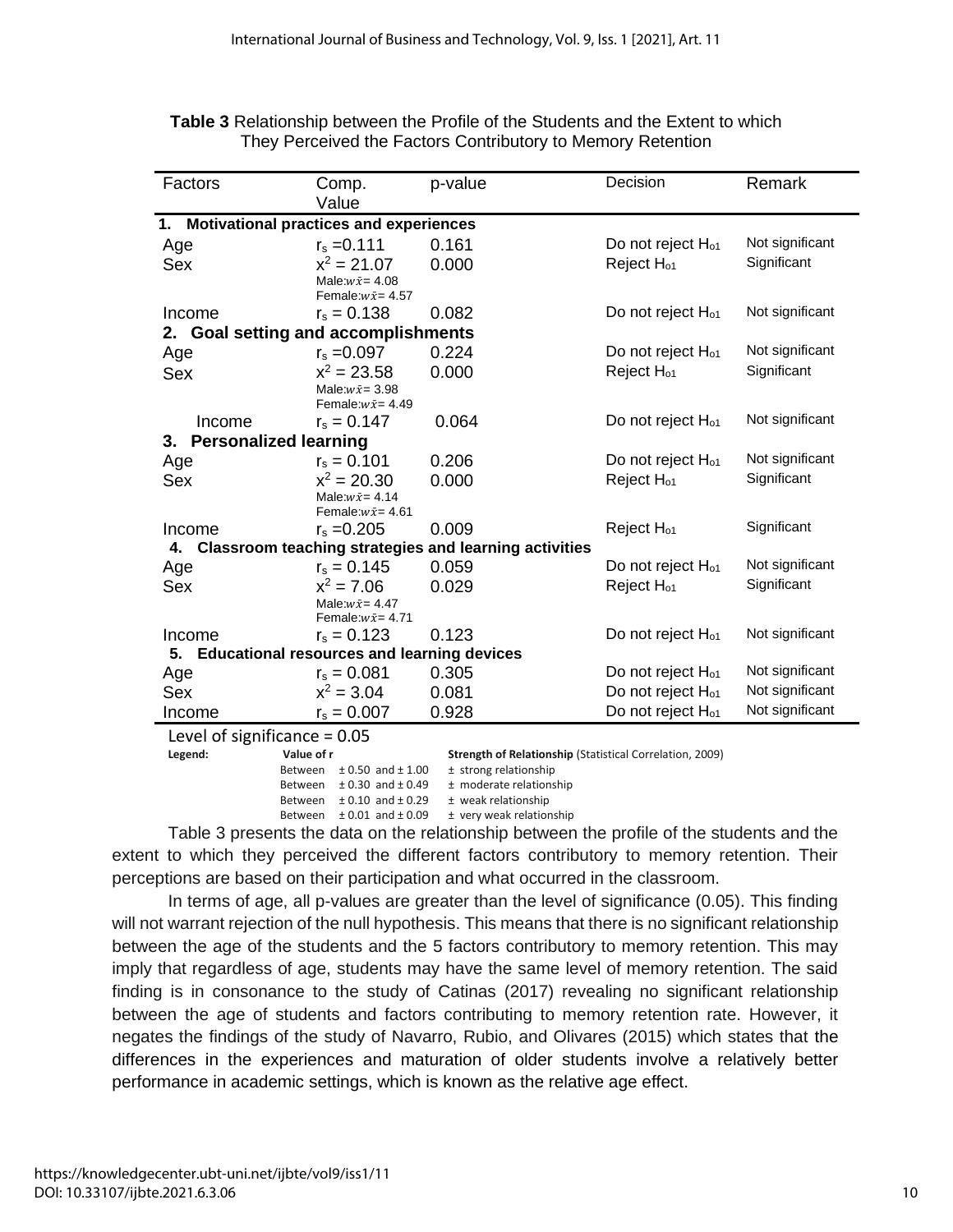Considering the sex of the students, the p-values in the following factors are less than the level of significance (0.05): (a) motivational practices and experiences, (b) goal setting and accomplishments, (c) personalized learning, and (d) classroom teaching strategies and learning activities. This finding allows rejection of the null hypothesis. This means that a relationship exists between the sex of the students and the aforementioned factors. Based on the values of the weighted means, results indicate that female students have higher perceptions on (a) motivational practices and experiences, (b) goal setting and accomplishments, (c) personalized learning, and (d) classroom teaching strategies and learning activities than malestudents. Since their perceptions are based on their participation or experiences in school, this signifies that female students participate more than male students on activities that are contributory to memory retention.

In support to the findings shown in the table, Becirovic (2017) revealed that in his study, the results demonstrate a statistically significant relationship between sex and motivation where female students are more successful at than male students at each group/grade level. Also, as to goal setting, the findings showed that there is a significant sex difference in students' memory retention rate with female participants recording a higher mean score than males. Moreover, as to personalized learning, the findings run parallel to the results showed where female students used metacognition more than male students in both math and social studies and that male and female students both adopt a domain-general approach to metacognition, meaning they use the same skills to help them learn in both school subjects. It was also found that male and female students are both motivated to learn in math and social studies. Specifically, in math, males and females both believed that they could enhance their abilities through time and effort. These results suggest that female students are more likely than male students to use metacognitive skills to help them learn across school subjects and that male and female students are usually motivated to the same degree, except female students are higher in engagement and ability beliefs than male students (Jenkins, 2018).

With regard to family monthly income, it is only in the area of personalized learning that a relationship exists ( $p = 0.009 \le \alpha = 0.05$ ). This means that students with higher family monthly income tend to practice better personalized learning than those with lower family monthly income. This further implies that those students who came from family with high earnings could more likely be provided with basic educational needs and could purchase more supplemental resources working well with their own pace suiting into their interest (Hiuchens, 2014).

|    | Commodivity to internoty inclement and Their Academic Ferromiance                 |                      |             |                           |                           |
|----|-----------------------------------------------------------------------------------|----------------------|-------------|---------------------------|---------------------------|
|    | <b>Variables Correlated to</b><br><b>Students' Academic</b><br><b>Performance</b> | Comp.<br>$r_{\rm s}$ | p-<br>value | <b>Decision</b>           | <b>Remark</b>             |
|    | 1. Motivational practices and<br>experiences                                      | 0.300                | 0.000       | Reject $H_{02}$           | Significant               |
| 2. | Goal setting and<br>accomplishments                                               | 0.301                | 0.000       | Reject $H_{02}$           | Significant               |
| 3. | Personalized learning                                                             | 0.344                | 0.000       | Reject $H_{02}$           | Significant               |
| 4. | Classroom teaching strategies<br>and learning activities                          | 0.317                | 0.000       | Reject $H_{02}$           | Significant               |
| 5. | <b>Educational resources</b>                                                      | 0.021                | 0.795       | Do not<br>reject $H_{02}$ | <b>Not</b><br>significant |

**Table 4** Relationship between the Extent to which Students Perceived the Factors Contributory to Memory Retention and Their Academic Performance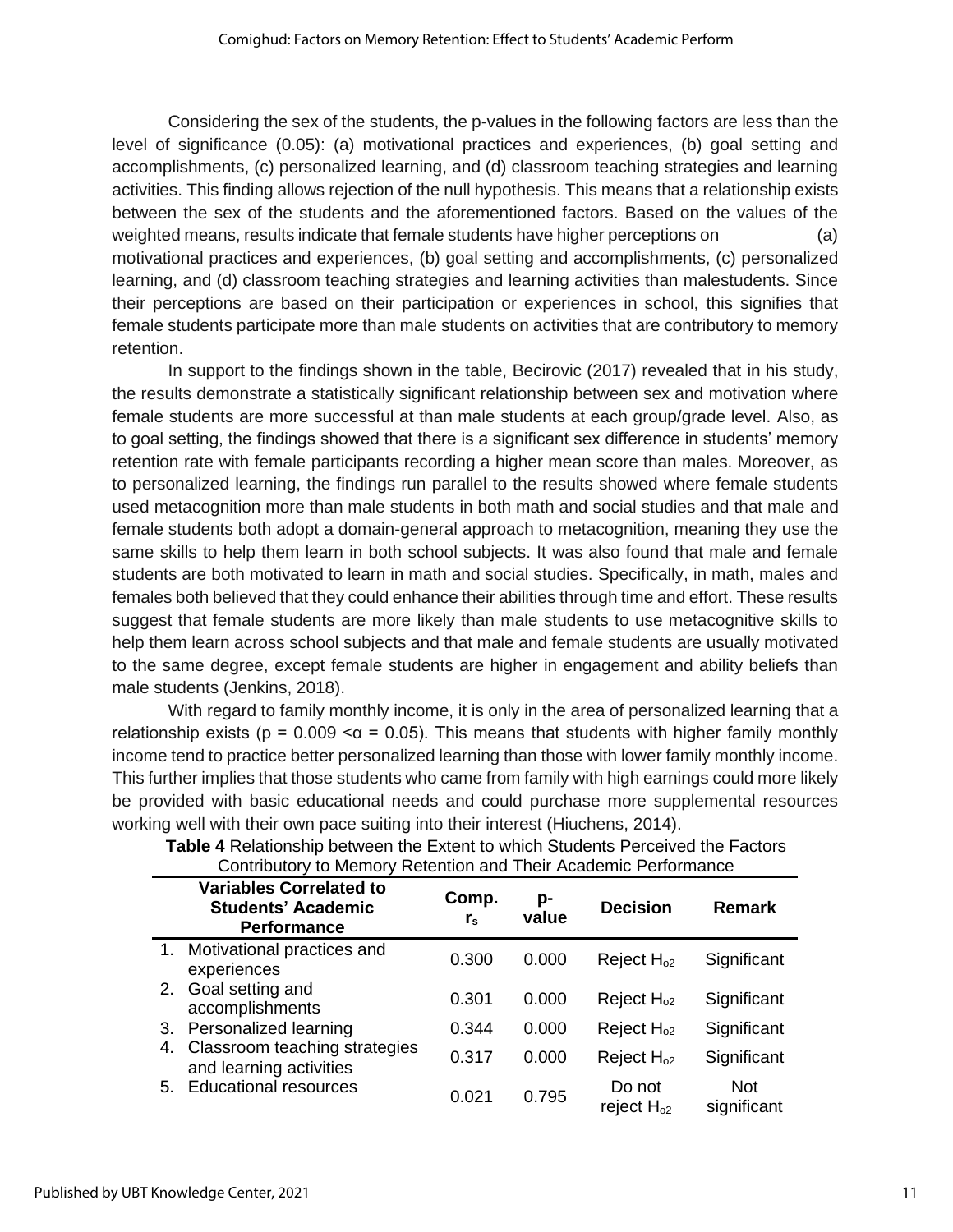| Overall                        |            |                           | 0.340                                                           | 0.000                    | Reject $H_{o2}$ | <b>Significant</b> |
|--------------------------------|------------|---------------------------|-----------------------------------------------------------------|--------------------------|-----------------|--------------------|
| Level of significance = $0.05$ |            |                           |                                                                 |                          |                 |                    |
| Legend:                        | Value of r |                           | <b>Strength of Relationship (Statistical Correlation, 2009)</b> |                          |                 |                    |
|                                | Between    | $± 0.50$ and $± 1.00$     |                                                                 | ± strong relationship    |                 |                    |
|                                | Between    | $\pm$ 0.30 and $\pm$ 0.49 |                                                                 | ± moderate relationship  |                 |                    |
|                                | Between    | $\pm$ 0.10 and $\pm$ 0.29 | ± weak relationship                                             |                          |                 |                    |
|                                | Between    | $± 0.01$ and $± 0.09$     |                                                                 | ± very weak relationship |                 |                    |

Table 4 indicates that the following factors are moderately and significantly related to the students' academic performance: (a) motivational practices and experiences, (b) goal setting and accomplishments, (c) personalized learning, and (d) classroom teaching strategies and learning activities (p-values  $\lt \alpha$  = 0.05). This implies that the higher the perceptions (based on their participation/experiences) of the students, on the mentioned factors, the better is their academic performance in math.

Foremost, as to motivational practices and experiences, this finding corroborates that of Arulmoly and Arulmoly (2017) who stressed that successful students have significant higher motivation for achievement than unsuccessful students. In similar way, the study reveals how academic achievement is highly correlated with student's motivation which lends a good support to the present findings. Learning mathematics can be arduous but motivation can energize children to invest the effort and utilize the strategies necessary to be successful (Froiland, Oros, Smith, and Hirchert, 2012 ; Comighud & Arevalo, 2020). Many researchers have also revealed that in mathematics education, student motivation plays a key role, and mathematical achievement is related to both intrinsic and extrinsic motivational factors. Also, motivation leads to high self-esteem, indicating a clear predictor of students' academic performance in mathematics. In addition, a study by Güvendir (2013) found that students should have high motivation in order to achieve a high standard of mathematical education. The findings of Phuntsho (2017) also indicated that students' motivation toward learning mathematics was mostly influenced by reinforcements, and a significant difference in the students' motivation toward learning mathematics was also observed that ultimately determined students' academic achievement results.

Secondly, as to goal setting and accomplishment, the finding corroborated with that of Abe et al. (2013) stating that goal-setting intervention was recommended as a strategy to enhance students' academic performance. Moreover, Dotson (2016) noted that goal setting also establishes a direction for learning can increase student motivation and higher academic achievement. In the same manner, Clift (2015) in her study combined two separate activities into a single intervention.

Thirdly, in drawing the relationship between personalized learning and students' academic achievement in mathematics, students' choice is considered to have a similar set of benefits to those associated with personalized learning. In particular, by empowering students to exercise a degree of autonomous decision making, students' choice makes students active participants in their educations, thereby increasing levels of engagement (Hanover Research, 2014). Notably, researchers highlight the fact that such autonomy is generally associated with greater personal well-being and satisfaction in educational environments, as well as in terms of academic performance. Studies have found that students given a degree of choice about their learning showed improvement on standardized tests (Wolf, 2010; Patrick et al, 2013, Hanover Research, 2014). Moreover, the results of the study of Sereno (2018) confirmed previous findings which had indicated the use of personalized learning practices which also supported previous research which indicate that high-quality teacher professional development supports teachers' implementation of personalized learning practices leading to higher students' academic achievement

Fourthly, in teaching strategies and its relationship with students' academic performance in mathematics, Blazar (2016) contends that teachers through the teaching strategies they used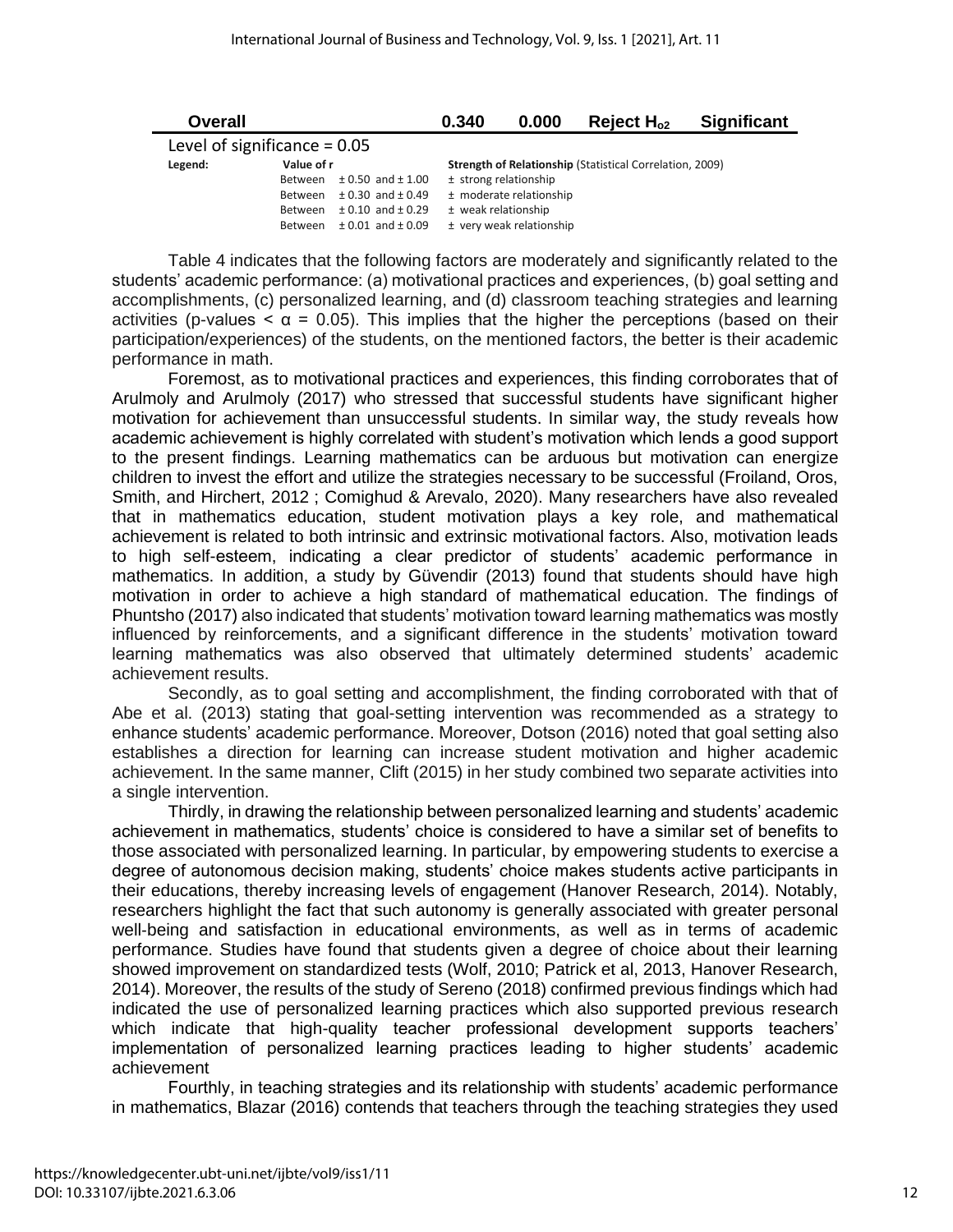in classroom processes have large effects on a range of students' attitudes and behaviors in addition to their academic performance. These teacher effectestimates have moderate to strong predictive validity. Further, student outcomes arepredicted by teaching practices most proximal to these measures (e.g., between teachers' math errors and students' math achievement and between teachers' classroom organization and students' behavior in class) all leading to increase memory retention. Hence, over the past decade, research has confirmed that teachers have substantial impacts on their students' academic and lifelong success (Chetty, Friedman, &Rockoff, 2014; Jackson, 2012). Recent investigations also have uncovered some characteristics of effective classroom environments, including teachers' organizational skills and interactions with students (Loeb, Cohen, & Wyckoff, 2015; McCaffrey, Miller, &Staiger, 2013).

In addition, having good strategies of reinforcement can attract the attention and boost the interest of the students in learning. Hence, it is important that teacher must make instruction interesting using various strategies and materials. That way, it will make the learning of mathematics not only interesting butalso engaging and motivating and investigative and adventurous. Also, in the study of Clift (2015), the results provide statistical evidence in support of the inclusion of teaching strategies and learning activities into instructional routines to improve academic achievement. Further, it has been indicated that expanding mathematics practice for enrichment on a computer and setting different goals for individual student had a positive impact on student achievement.

Finally, as to the relationship between educational resources and the students' academic achievement, it is regarded that students of today are surrounded by technology, where access to a vast collection of information is only a fingertip away. Many in the field of pedagogy state that technology integration is helpful, meaningful, and necessary for a school to function successfully. Appropriate use of educational resources and learning devices can serve the regular education classroom by motivating students (Housand&Housand, 2012; Francis, 2013; Liu, 2016; Francis, 2017).

Generally, the students'perception on the different factors is very high, and their overall academic performance is in fairly satisfactory level. It implies that students with higher perceptions on the different factors tend to obtain better academic performance than those students with lower perceptions. Students' perception is based on their participation or experiences, and having high perception indicates better engagement to the lesson. Hence, this results to better academic performance.

On the other hand, there are some other factors that could contribute to their academic performance. It could be the subject itself assome students claimed that mathematics is difficult (complex), scary, and not enjoyable to learn (Hayati &Ulya, 2019). **Conclusions**

Based on the findings of the study, the following conclusions are hereby drawn:

- 1. The extent of students' perception on factors contributory to memory retention is "high" in terms of (a) motivational practices and experiences, (b) goal setting and accomplishment, and (c) personalized learning. Likewise, it is "very high" in terms of (a) teaching strategies and learning activities and (b) educational resources and learning devices.
- 2. The academic performance of the students is in the fairly satisfactory level.
- 3. There is a significant relationship between the following:
	- (a) Sex of the students and the following factors contributory to memory retention: (i) motivational practices and experiences, (ii) goal setting and accomplishment,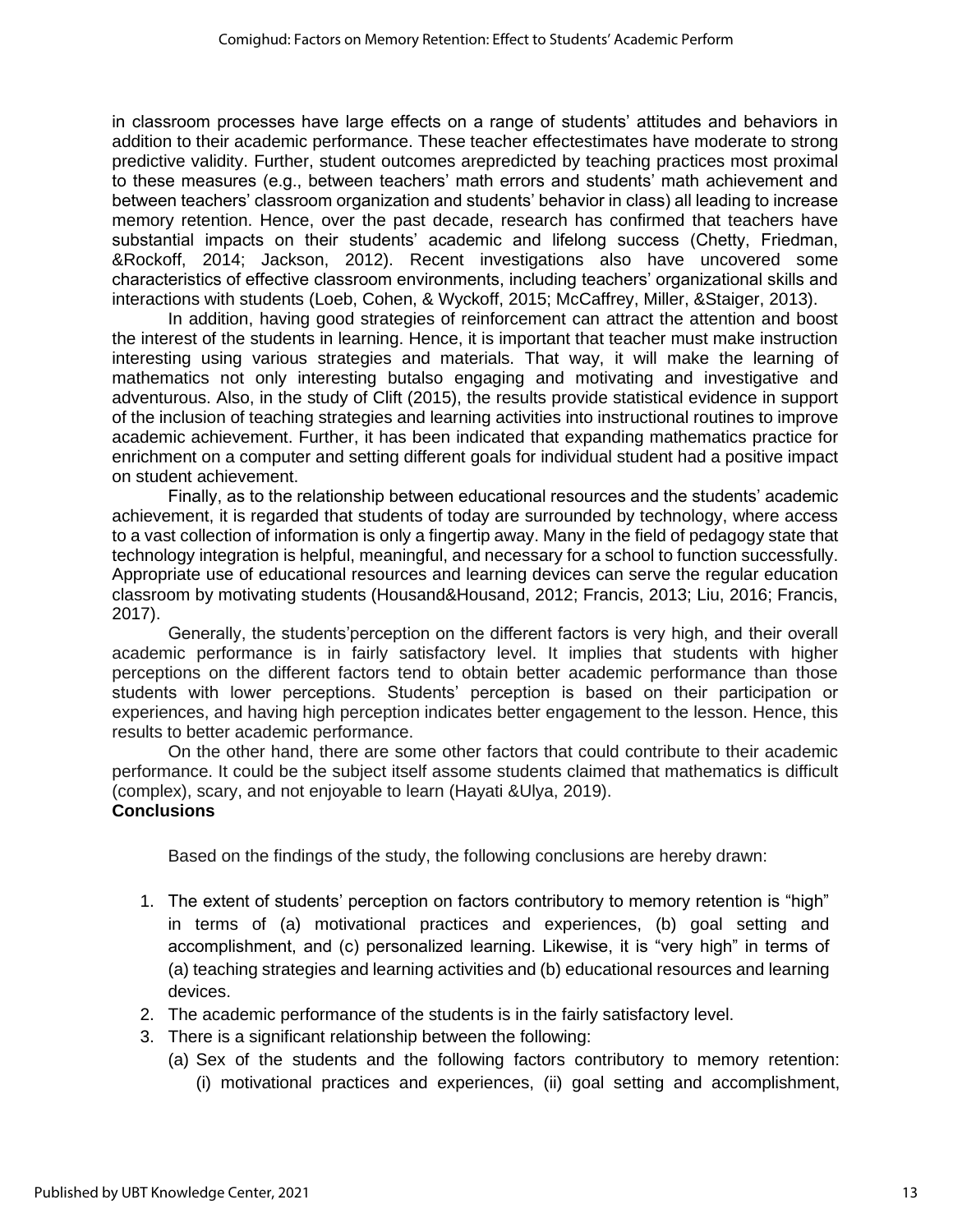(iii) personalized learning, and (iv) teaching strategies and learning devices. The results are in favor of the female students.

- (b) Family monthly income of the students and personalized learning in favor of the higher income.
- 4. There is a significant and moderate relationship between the following factors and students' academic performance: (a) motivational practices and experiences, (b) goal setting and accomplishment, (c) personalized learning, and (d) teaching strategies and learning activities.

In general, it can be concluded that the extent to which students perceived the factors contributory to memory retention is "very high" and has a moderate and significant relationship to the academic performance in mathematics.

### **Recommendations**

In light of the conclusions drawn, the researcher arrived to the following recommendations:

- 1. Teachers are encouraged to increase the use of motivational strategies, goal setting practices, personalized learning techniques, teaching strategies, learning activities, and educational resources in the conduct of teaching–learning process to facilitate instructional process and enhance learners' achievement.
- 2. The utilization of motivational practices and experiences, goal setting and accomplishments, personalized learning, teaching strategies and learning activities, as well as educational resources and learning devices may be strengthened in the delivery of classroom instruction to increase memory retention.
- 3. The results of this study may be further incorporated in peer professional discussions like Learning Action Cell (LAC) sessions to develop awareness among teacher–educators and incorporate its practice in classroom instruction.
- 4. For the future researchers, similar studies may be conducted to a wider scope using increased samples or an entire population to promote generalizability of the results. It is also advised to utilize qualitative data collection and examine more variables for a much more comprehensive output.

### **References**

- Abe, I., Ilogu, G., &Madueke, I. (2014).Effect of goal setting skills on students' academic performance in Enugu, Nigeria.*New Approaches in Educational Research* Vol.3.No.2. July 2014 pp. 93-99 *ISSN: 2254-7399 DOI: 10.7821/naer.3.2.93-99*
- Angeles (2018). Significance of Learning Diversity in the K to 12 Curriculum. Sun Star Pampanga.
- Arulmoly, C. &Arulmoly, B. (2017).The Impact of Academic Motivation on Student's Academic Achievement and Learning Outcomes in Mathematics among Secondary School Students in Paddiruppu Educational Zone in the Batticaloa District, Sri Lanka.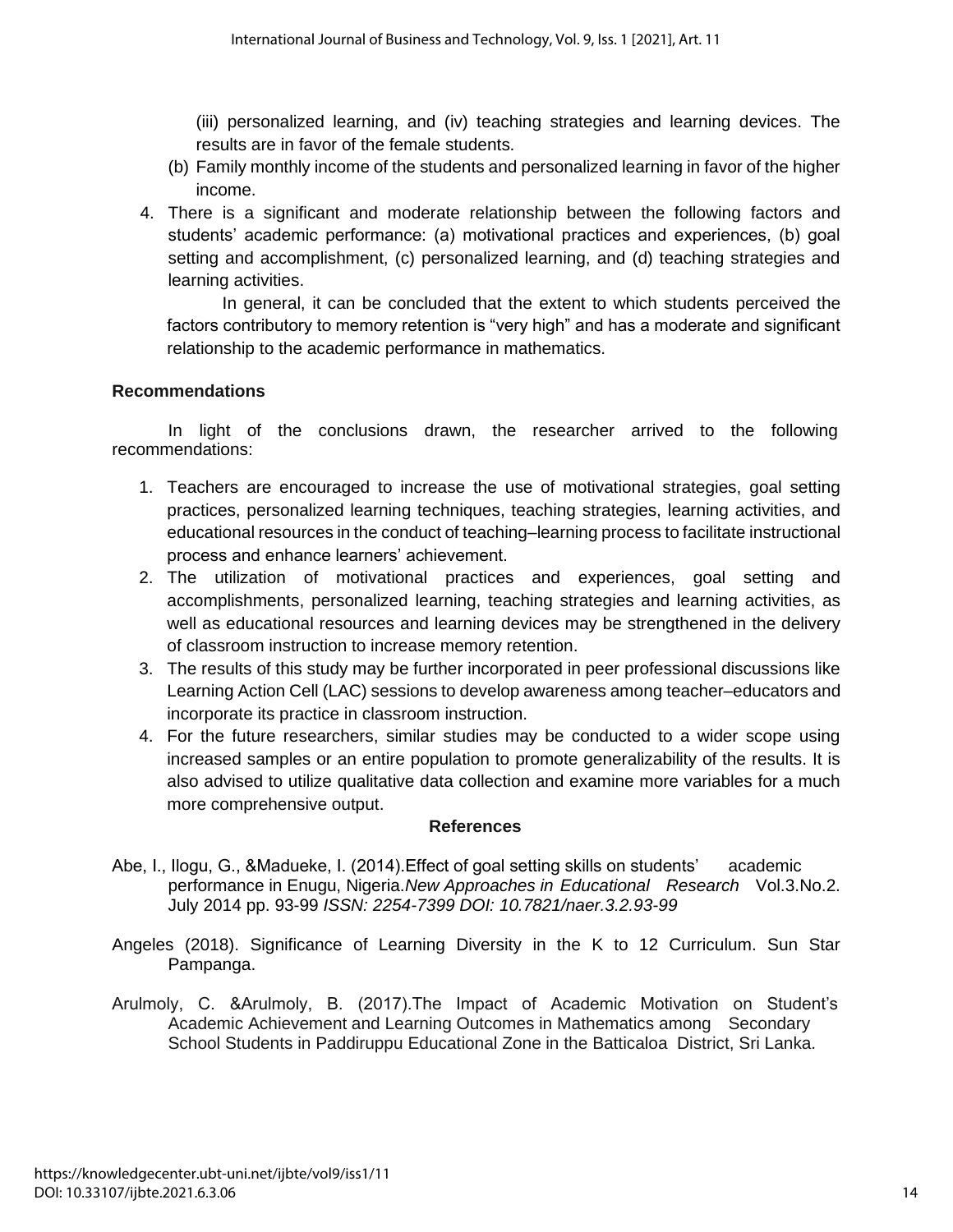- Bećirović, Senad. (2017). The relationship between gender, motivation and achievement in learning English as a foreign language. *European Journal of Contemporary Education*. 6. 210-220. 10.13187/ejced.2017.2.210.
- Blazar, D. (2016). *Teacher and Teaching Effects on Students' Academic Performance, Attitudes, and Behaviors*.Doctoral dissertation, Harvard Graduate School of Education.
- Blazar, D., Litke, E., &Barmore, J. (2016). What does it mean to be ranked a "high" or "low" value-added teacher? Observing differences in instructional quality across districts. *American Educational Research Journal*, 53(2), 324-359.
- Blazer, C. (2011).Strategies for reducing mathematics anxiety. *Information Capsule: Research Services*, 1102(1), 1-6.
- Bray, B. (2012). Personalized learning. Retrieved from [http://barbarabray.net/p](http://barbarabray.net/)ersonalized-learning/
- Bray, B., &McClaskey, K. (2015). Learner voice and choice leads to engagement [Weblog post]. Retrieved from [http://www.c](http://www/)enterdigitaled.com/blog/learner-voice-and-choiceleads-to-engagement.html
- Bray, B., &McClaskey, K. (2015). *Make learning personal: The what, who, how, where, and why.* Thousand Oaks, CA: Corwin.
- Catinas, Oana. (2017). Exploring the effects of ageing on short-term memory performance. 10.13140/RG.2.2.32019.32808.
- Chetty, R., Friedman, J. N., &Rockoff, J. E. (2014a). Measuring the impacts of teachers I: Evaluating Bias in Teacher Value-Added Estimates. *American Economic Review,* 104(9), 2593-2632.
- Chetty, R., Friedman, J. N., &Rockoff, J. E. (2014b). Measuring the impacts of teachers II: Teacher Value-Added and Student Outcomes in Adulthood. *American Economic Review,* 104(9), 2633-2679.
- Chetty, R., Friedman, J. N., Hilger, N., Saez, E., Schanzenbach, D., &Yagan, D. (2011). How does your kindergarten classroom affect your earnings? Evidence from Project STAR. *Quarterly Journal of Economics*, 126(4), 1593-1660.
- Clift, L. (2015). *The Effects of Student Self-Assessment with Goal Setting on Fourth Grade Mathematics Students: Creating Self-Regulating Agents of Learning*. Dissertation. Liberty University.
- Comighud, Sheena Mae T., "Instructional Supervision and Educational Administration. Goal setting, monitoring and feedbacking practices as performance management mechanisms." (2019). *UBT International Conference*. 52. https://knowledgecenter.ubt-uni.net/conference/2019/events/52
- Comighud, S.M., & Arevalo, M. (2020); Motivation In Relation To Teachers' Performance; International Journal of Scientific and Research Publications (IJSRP) 10(04) (ISSN: 2250-3153), DOI: http://dx.doi.org/10.29322/IJSRP.10.04.2020.p10071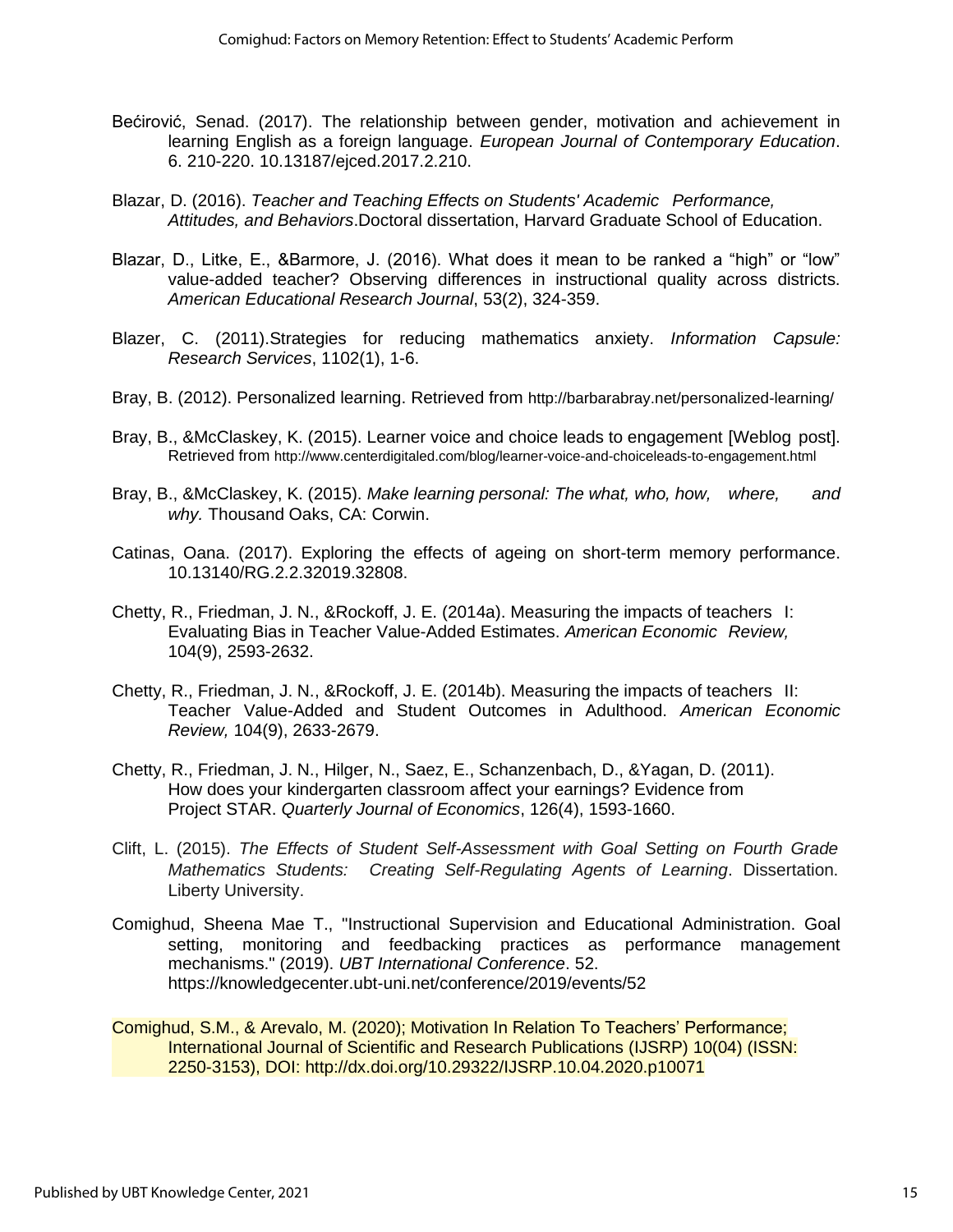- Curtis, R. (2017). *Increasing Engagement and Motivation.* Dissertation. The Faculty of the Education Department Carson-Newman University. Retrieved from [https://www.cn.edu/libraries/tiny\\_mce/tiny\\_mce/plugins/](https://www.cn.edu/libraries/tiny_mce/tiny_mce/plugins/) filemanager/files/Dissertations/Dissertations2017/Rebecca\_Curtis.pdf
- Dallimore, E. (2017). *How Do Students Learn from Participation in Class Discussion?* In Effective Teaching Strategies. Retrieved from [https://www.facultyfocus.com/ articles/](https://www.facultyfocus.com/%20%09articles/%20%09effective-teaching-%09strategies/students-%09learn-)  effective-teaching- [strategies/students-](https://www.facultyfocus.com/%20%09articles/%20%09effective-teaching-%09strategies/students-%09learn-) learn- participation-class-discussion/
- Dotson, R. (2016). Goal Setting to Increase Student Academic Performance. Retrieved from *Journal of School Administration Research and Development.*
- Egbert, J. (2009). *Supporting learning with technology: Essentials of classroom practice*. Upper Saddle River, NJ: Prentice Hall.
- Fernchild, D. (2013). Why Is It Important to Establish Learning Goals for Students? Retrieved from [http://oureverydaylife.com/important-establish-learning-g](http://oureverydaylife.com/important-establish-learning-)oals-students14789.html
- Field, Kathryn, "*Teacher and Student Perceptions of Student Engagement in a 9th Grade Classroom*" (2018).Doctoral Dissertations. 1731. Retrieved from <https://opencommons.uconn.edu/dissertations/1731>
- Francis, J. (2017). "*The Effects of Technology on Student Motivation and Engagement In Classroom-Based Learning*" (2017). All Theses and Dissertations.121. Retrieved from <http://dune.une.edu/theses/121>
- Francis, J. A. (2013). Utilizing SmartBoard technology: Enhancing effectiveness and inclusion in music education. Retrieved from [http://jamesf](http://james/)rancisportfolio weebly.com/uploads /1/4/6/4/14642730/edu 690 action research project.pdf
- Froiland, J. (2012). Intrinsic Motivation to Learn: the Nexus Between Psychological Health and Academic Success. *Contemporary School Psychology*. 16.91- 100.10.1007/BF03340978
- Futurelab. (2009). Using digital technologies to promote inclusive practices in education. Retrieved from <http://www.creativetallis.com/uploads/> 2/2/8/7/2287089/digital \_inclusion3.pdf
- Grant, P., & Basye, D. (2014).Personalized learning: A guide for engaging students with technology. Eugene, OR: *International Society for Technology in Education.*
- Guvendir, E. (2013). Prospective Foreign Language Teachers' Preference of Teaching Methods for the Language Acquisition Course in Turkish Higher Education.134.25-34.
- Hanover Research (2014).Impact of Student Choice and Personalized Learning. November 2014. Retrieved from<https://www.gssaweb.org/wp-> content/uploads/2015/04/ Impact-of-Student-Choice-and-Personalized-Learning-1.pdf
- Hayati, Z., & Ulya, K. (2019, May). Are Pupils Scared of Mathematics? A Discussion on Three Strategies Used in Primary Mathematics Teaching. In *International Conference on Early Childhood Education* (pp. 107-114).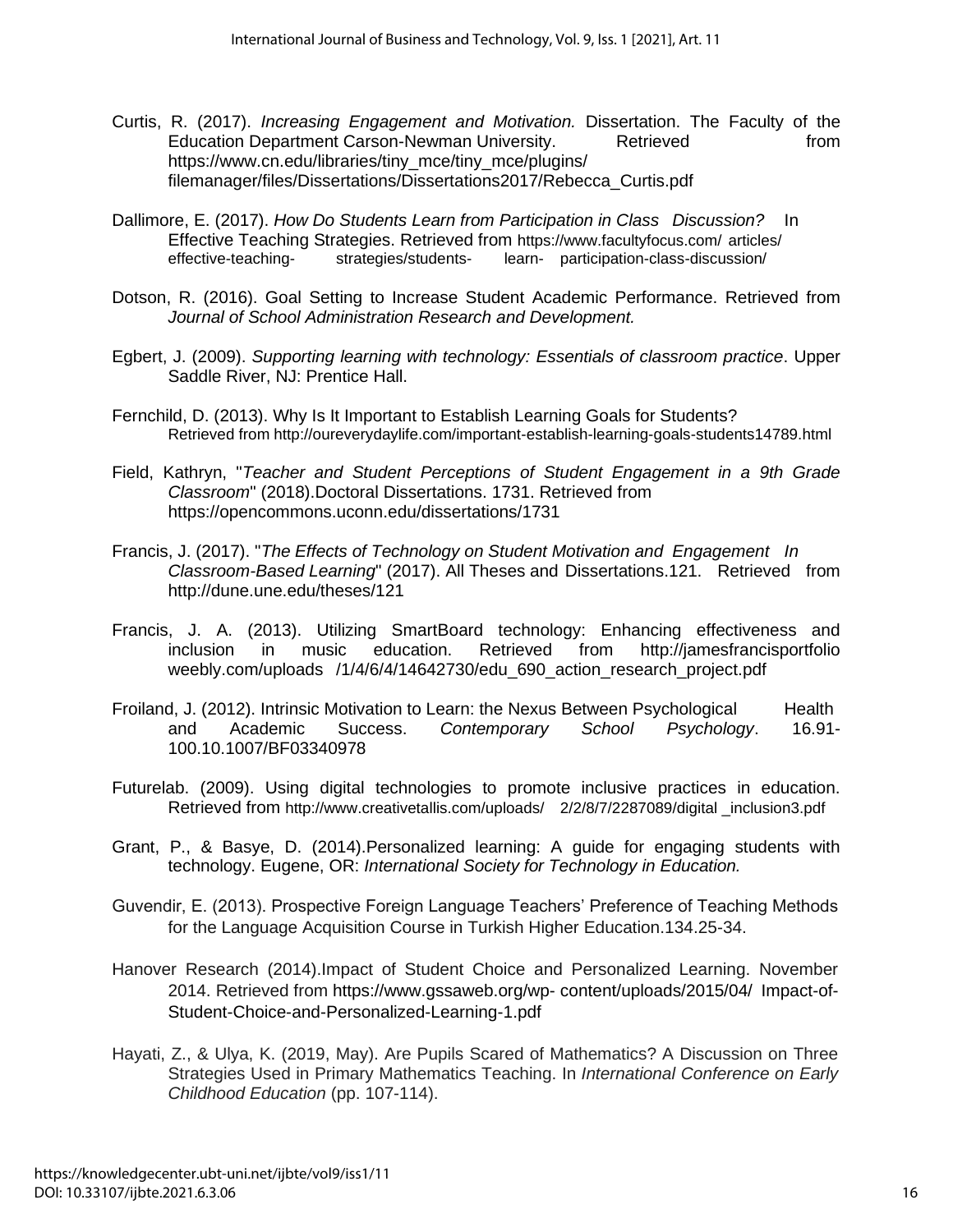- Hiuchens, G. et al. (2014). *Personalized Learning: A Theoretical Review and Implications for Assessing kid-FRIENDLY Student Outcomes*. Western Kentucky University.
- Housand, B. C., &Housand, A. M. (2012).The role of technology in gifted students' motivation. *Psychology in the Schools*, 49, 706–715. doi:10.1002/pits.21629
- Hunt, R. (2015). "*The Effects of Goal Setting in a Developmental Algebra Course*" Masters Theses & Specialist Projects. Paper 1139. <http://digitalcommons.wku.edu/theses/1139>
- Jackson, C. K. (2012). *Non-cognitive ability, test scores, and teacher quality: Evidence from ninth grade teachers in North Carolina*. NBER Working Paper No. 18
- Jenkins, A. (2018) "*Gender and Subject Area Differences in Academic Metacognition and Motivation*".Senior Theses, Trinity College, Hartford, CT 2018. Trinity College Digital Repository,<https://digitalrepository.trincoll.edu/theses/734>
- Kosar, G. &Bedir, H. (2018).Improving Knowledge Retention via Establishing Brain-Based Learning Environment. *European Journal of Education Studies* Volume 4 Issue 9 2018 Retrieved from doi: 10.5281/zenodo.1298918.
- Kulasegaram, K. &Rangachari, P. (2017). Beyond "formative": assessment that enrich student learning.
- LambaSonika, Ms. ArchanaRawat, Ms. Jerry Jacob, Ms. MeenaArya, Mr. JagbeerRawat, Mrs. VandanaChauhan, Ms. SuchetaPanchal (2014) Impact of Teaching Time on Attention and Concentration, *IOSR Journal of Nursing and Health Science*, Volume 3, Issue 4 Ver. I, PP 01-04.
- Locke, E. A., & Latham, G. P. (2013).*New Developments in Goal Setting & Task Performance.* New York, NY: Routledge.
- Loeb, S., Miller, L. C., & Wyckoff, J. (2015). Performance screens for school improvement: The case of teacher tenure reform in New York City. *Educational Researcher*, 44(4), 199-212.
- Liu, S., Tsai, H., Huang, Y. (2016).Collaborative Professional Development of Mentor Teachers and Pre-Service Teachers in Relation to Technology Integration.
- Marco-Bujosa, L.& Levy, A. (2016). Caught in the Balance: An Organizational Analysis of Science Teaching in Schools With Elementary Science Specialists: Elementary Science Specialists. Science Education.100. 10.1002/sce.21239.
- McMillan, J. H., & Schumacher, S. (2010). Research in Education: *Evidence- Based Inquiry, MyEducationLab Serie*s. Pearson.
- Navarro, J., Rubio, J., & Olivares, P. (2015). The Relative Age Effect and Its Influence on Academic Performance. Retrieved from [https://www.ncbi.nlm.nih.gov/ pmc/articles/ PMC4627818/](https://www.ncbi.nlm.nih.gov/%20pmc/articles/%20PMC4627818/)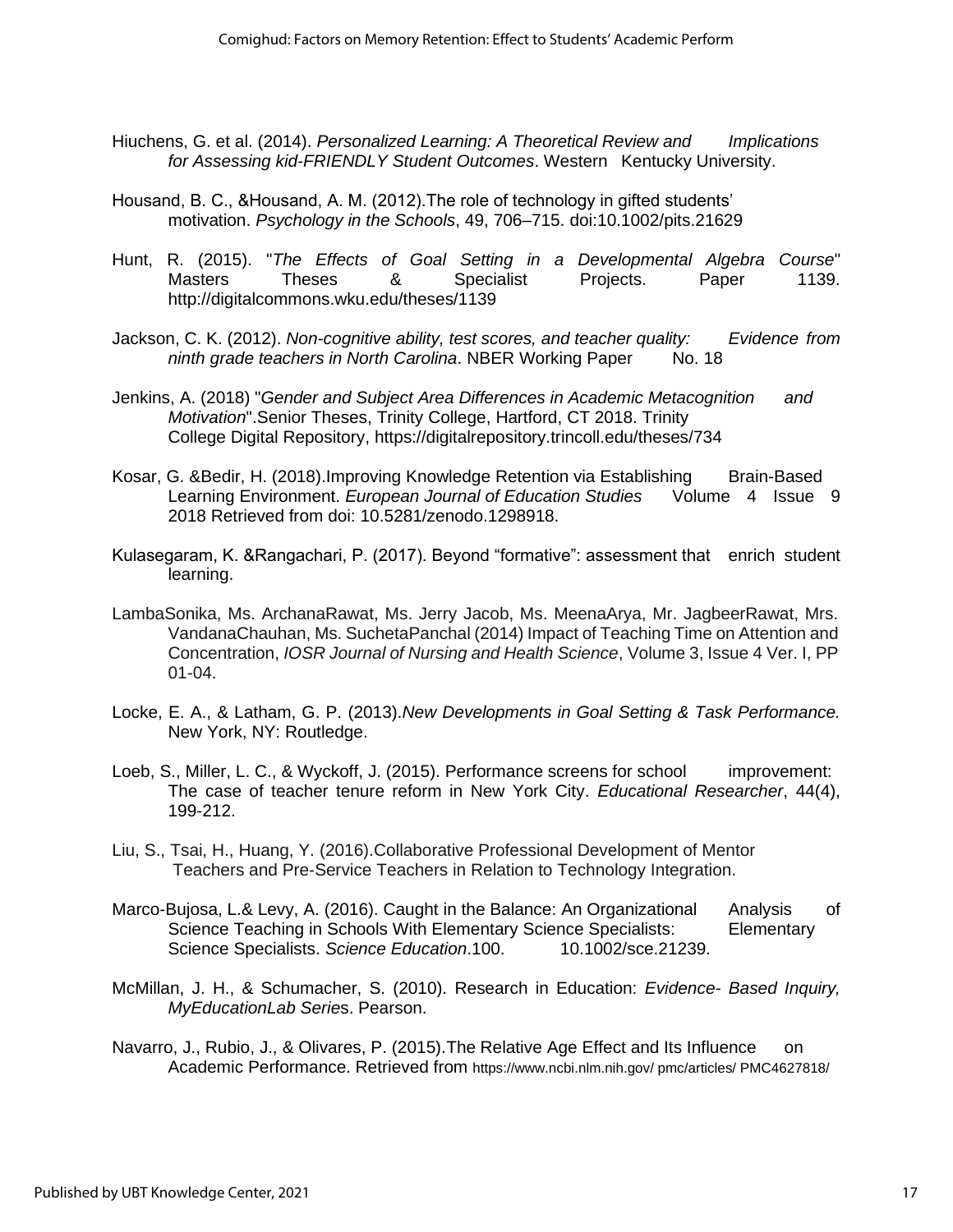- Netcoh, S. (2017). *Students' experiences with Personalized Learning: An Examination Using Self-Determination Theory*. Graduate College Dissertations and Theses.University of Vermont. Retrieved from<https://scholarworks.uvm.edu/graddis/738/>
- Pascoe, J. (2016).*Student Engagement: Exploring How and Why Students Engage In- and Outof-Class*: Oregon State University.
- Pantziara, M., &Philippou, G. N. (2015).Students' motivation in the mathematics classroom. Revealing causes and consequences. *International Journal of Science and Mathematics Education*, *13*(2), 385-411.

Patrick, Susan, Kathryn Kennedy, and Allison Powell. "Meaning What You Say: Defining and Integrating Personalized Blended and Competency Education," *International Association for K‐12 Online Learning*, October 2013. p.4. [http://www.inacol.org/ wp](http://www.inacol.org/%20%09wp%E2%80%90content/uploads/2013/10/iNACOL%E2%80%90Mean%E2%80%90)[‐](http://www.inacol.org/%20%09wp%E2%80%90content/uploads/2013/10/iNACOL%E2%80%90Mean%E2%80%90) [content/uploads/2013/10/iNACOL](http://www.inacol.org/%20%09wp%E2%80%90content/uploads/2013/10/iNACOL%E2%80%90Mean%E2%80%90)[‐](http://www.inacol.org/%20%09wp%E2%80%90content/uploads/2013/10/iNACOL%E2%80%90Mean%E2%80%90)[Mean](http://www.inacol.org/%20%09wp%E2%80%90content/uploads/2013/10/iNACOL%E2%80%90Mean%E2%80%90)[‐](http://www.inacol.org/%20%09wp%E2%80%90content/uploads/2013/10/iNACOL%E2%80%90Mean%E2%80%90) What‐You‐Say‐October‐2013.pdf

- Phuntsho, Ugyen. (2017). *The Impact of Motivation on Student's Academic Achievement and Learning Outcomes in Mathematics - An Action Research*. 10.13140/RG.2.2.22064.46084/1.
- Pipkin, C. (2015). Four ways to help teachers move to student centered learning. *EdSurge*. Retrieved from<https://www.edsurge.com/n/2015-05-13-four-> ways-to-help teachers-move-to-student-centered-learning
- Pipkin, C. (2015).How to Prepare Your Students for Student-Centered Learning [Weblog post]. Retrieved from<https://www.edsurge.com/news/2015-05-> 20-how-to prepare-yourstudents-for-student-centered-learning
- Pipkin, C. (2015).The power of personalized learning for school improvement. EdSurge. Retrieved from [https://www.edsurge.com/n/2015-05-27-the-power-of-personalized](https://www.edsurge.com/n/2015-05-27-the-power-of-personalized-)learning-for-school-improvement
- Pipkin, C. (2015). Three Key Policy Changes to Support Student Centered Learning. *EdSurge*. Retrieved from [https://www.edsurge.com/n/2015-05-0](https://www.edsurge.com/n/2015-05-)5-three-key policy-changes-tosupport-student-centeredlearning
- Pipkin, C. (2015). Three ways to give students a choice with student centered learning. *EdSurge*. Retrieved from<https://www.edsurge.com/n/2015-06-> 02-three-ways togive-sTudents-a-choice-with-student-centered-learning
- Podila, S.K. "Concentration, Memory and Gender A Case Study on High School Students", *International Journal of Scientific Research in Science and Technology* (IJSRST), Available at doi : https://doi.org/10.32628/IJSRST1962161 Journal URL : <http://ijsrst.com/IJSRST1962161>
- Quinonez, N. (2014). Different Teaching Styles and How They Affect Your Students. Retrieved January 25, 2020, from<https://blog.udemy.com/teaching-styles> "University of Michigan Health System." Television (TV) and Children: Your Child:. N.p., n.d. Web. 16 Nov. 2016.

Radvansky, G. A. (2017). *Human memory*.Routledge.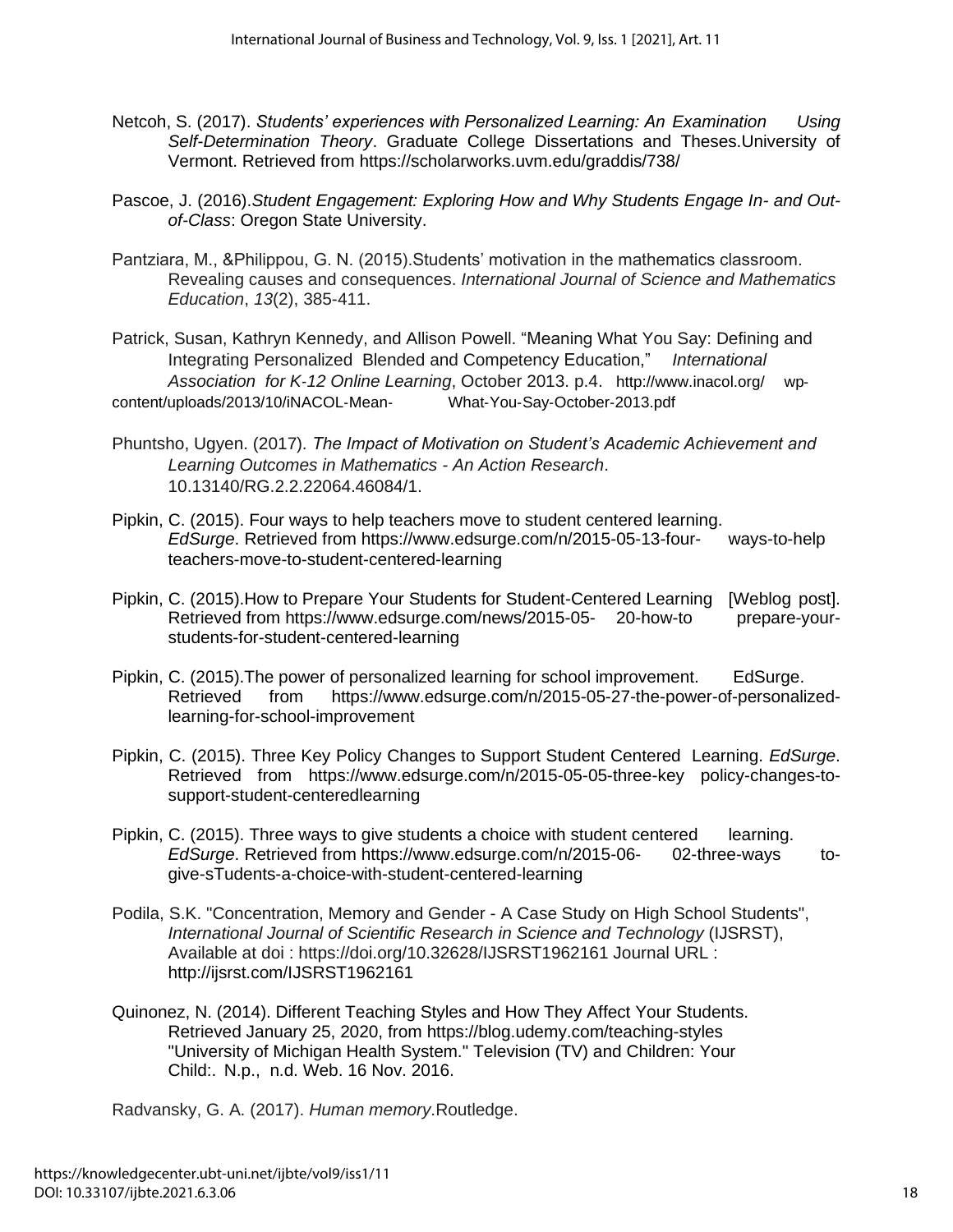- Ramos, C. (2015). A Study of the Self-Efficacy of Personalized Learning as a Remediation Tool in Algebra.Dissertation.Arizona State University.
- Ross, K. (2017). "The effects of students' ability to recall information based on teacher methods". Theses and Dissertations. 2447. <https://rdw.rowan.edu/etd/2447>
- Schunk, D. (2009). Goal setting. Education.com. Retrieved from http://www.education.com/reference/article/goal-setting/
- Schunk, D. H., Meece, J. R., &Pintrich, P. R. (2012). M*otivation in education: Theory, research, and applications*. Pearson Higher Ed.
- Sereno, M. (2018).The Impact of a Personalized Learning Framework on Student Achievement.*ProQuest LLC*, Ed.D. Dissertation, Edgewood College.Retrieved from [https://eric.ed.gov/?id=ED596425.](https://eric.ed.gov/?id=ED596425)
- Susak, M. (2016)."Factors that Affect Classroom Participation".. *Rochester Institute of Technology*. Accessed from [http://scholarworks.rit.edu/theses.](http://scholarworks.rit.edu/theses)
- Taylor, S. (2018). *Successful Teacher Practices for Reducing Mathematics Anxiety in Secondary Students*.Dissertation.Carson-Newman University.
- Valdez, E., &Guiab, M. (2015). Predictors of Mathematics Performance of Grade VI Pupils in a School District In Northern Philippines. Asia Pacific Journal of Research. Retrieved from <https://www.apjor.com/> downloads/101220154.pdf
- Vibulphol, J. (2016). Students' Motivation and Learning and Teachers' Motivational Strategies in English Classrooms in Thailand.English Language Teaching. 9. 64. 10.5539/elt.v9n4p64.
- Wang, Q., Lee, D., &Hou, Y. (2016). *Externalising the autobiographical self: sharing personal memories online facilitated memory retention. Memory, 25(6), 772–776.* Retrieved from doi:10.1080/09658211.2016.1221115
- Zmuda, A., Ullman, D., & Curtis, G. (2015). *Learning personalized. San Francisco*, CA: Josey-Bass.

### **Appendix**

# **Questionnaire**

# **Factors on Memory Retention: Effect to Students' Academic Performance in Mathematics**

This questionnaire aims to identify the factors which are contributory to memory retention affecting students' academic performance in mathematics. Kindly answer the following questions honestly. It is assured that the information you share will be treated with utmost confidentiality observing the ethical standards of research. Thank you so much for your time and cooperation.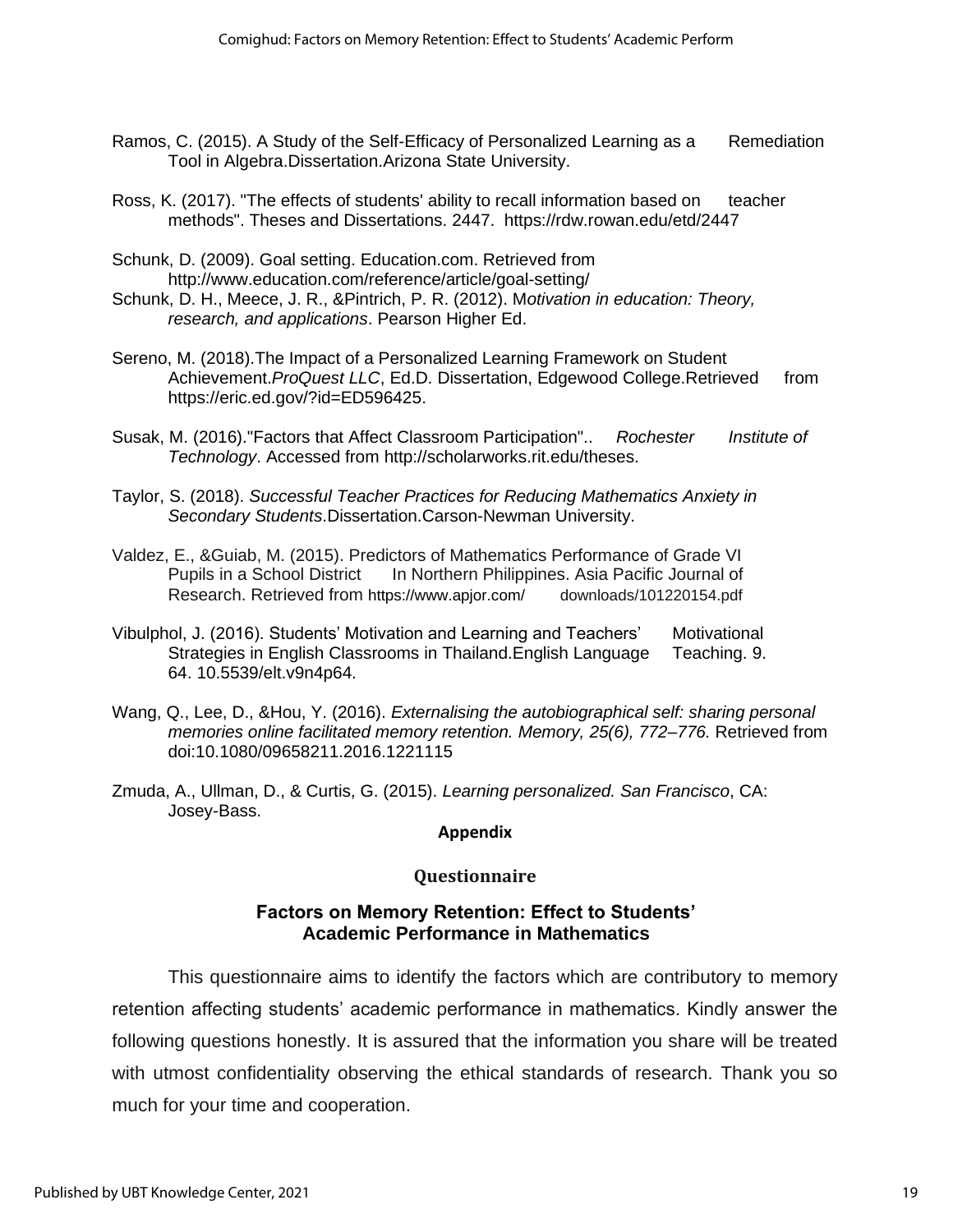| Part I:<br>Name: when the contract of the contract of the contract of the contract of the contract of the contract of the                                                                                         |                                       |                                       |                    |                     |  |  |                                     |       |
|-------------------------------------------------------------------------------------------------------------------------------------------------------------------------------------------------------------------|---------------------------------------|---------------------------------------|--------------------|---------------------|--|--|-------------------------------------|-------|
| Age:                                                                                                                                                                                                              |                                       |                                       |                    |                     |  |  |                                     |       |
| $\Box$ lale<br>Gender:                                                                                                                                                                                            | emale:                                |                                       |                    |                     |  |  |                                     |       |
| Part II:<br>Direction: 1. Read each statement. Please respond truthfully as you can.<br>2. Place a check mark (/) on the column of your choice. Be guided by the<br>following scale.<br><b>Verbal Description</b> | <b>Scale</b>                          |                                       |                    | <b>Explanations</b> |  |  |                                     |       |
| <b>Strongly Agree</b>                                                                                                                                                                                             | $4.21 - 5.00$                         | <b>The</b>                            |                    |                     |  |  | feeling/behavior is felt/manifested |       |
| (SA)                                                                                                                                                                                                              |                                       | by the students 81%–100% of the time. |                    |                     |  |  |                                     |       |
| Agree                                                                                                                                                                                                             | $3.41 - 4.20$                         | <b>The</b>                            |                    |                     |  |  | feeling/behavior is felt/manifested |       |
| (A)                                                                                                                                                                                                               | by the students 61%-80% of the time.  |                                       |                    |                     |  |  |                                     |       |
| <b>Moderately Agree</b>                                                                                                                                                                                           | $2.61 - 3.40$                         | <b>The</b>                            |                    |                     |  |  | feeling/behavior is felt/manifested |       |
| (MA)                                                                                                                                                                                                              | by the students 41%-60% of the time.  |                                       |                    |                     |  |  |                                     |       |
| <b>Disagree</b>                                                                                                                                                                                                   | $1.81 - 2.60$                         | <b>The</b>                            |                    |                     |  |  | feeling/behavior is felt/manifested |       |
| (D)                                                                                                                                                                                                               |                                       | by the students 76%–100% of the time. |                    |                     |  |  |                                     |       |
| <b>Strongly Disagree</b>                                                                                                                                                                                          | $1.00 - 1.80$                         | <b>The</b>                            |                    |                     |  |  | feeling/behavior is felt/manifested |       |
| (SD)                                                                                                                                                                                                              | by the student's76%–100% of the time. |                                       |                    |                     |  |  |                                     |       |
|                                                                                                                                                                                                                   |                                       |                                       |                    |                     |  |  |                                     |       |
|                                                                                                                                                                                                                   |                                       |                                       | $Q_{\text{total}}$ |                     |  |  |                                     | 0.442 |

|                                                                           | Strongly<br>Agree<br>(5) | Agree<br>(4) | Moderately<br>Agree<br>(3) | <b>Disagree</b><br>(2) | Strongly<br><b>Disagree</b><br>(1) |
|---------------------------------------------------------------------------|--------------------------|--------------|----------------------------|------------------------|------------------------------------|
| <b>Motivational Practices</b>                                             |                          |              |                            |                        |                                    |
| and Experiences<br>I demonstrate awareness with the<br>$1_{-}$            |                          |              |                            |                        |                                    |
| lesson objectives.                                                        |                          |              |                            |                        |                                    |
| enjoy the teaching strategies<br>2.<br>employed by the teacher.           |                          |              |                            |                        |                                    |
| I engage myself in class discussion<br>3.<br>and motivational strategies. |                          |              |                            |                        |                                    |
| participate in the given learning<br>4.<br>activities.                    |                          |              |                            |                        |                                    |
| I ask questions and clarifications for<br>5.<br>different concepts.       |                          |              |                            |                        |                                    |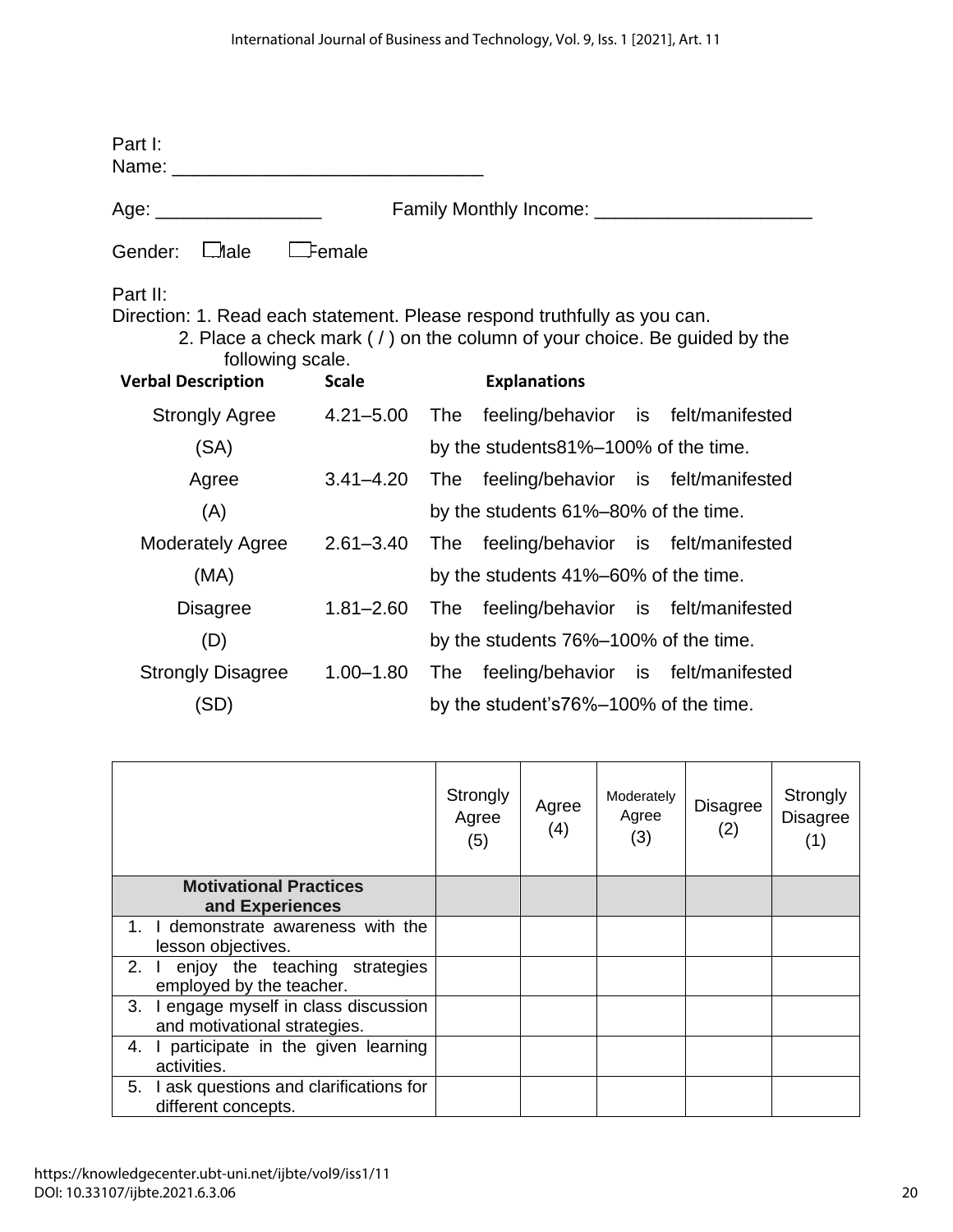| 6. I solve assigned tasks like word<br>problems.                                               |  |  |  |
|------------------------------------------------------------------------------------------------|--|--|--|
| 7. I communicate with my peers in<br>collaborative group activities.                           |  |  |  |
| 8. I listen to my classmates on the<br>experiences they shared.                                |  |  |  |
| 9. I connect presented concepts to<br>real-life setting.                                       |  |  |  |
| 10. I answer given tests and accomplish<br>my assignments.                                     |  |  |  |
| <b>Goal Setting and Accomplishments</b>                                                        |  |  |  |
| 1. I take part in setting the learning<br>goals and objectives.                                |  |  |  |
| 2. I utilize strategies and techniques to<br>accomplish the objectives.                        |  |  |  |
| 3. I participate in the activities needed<br>for the goal accomplishment.                      |  |  |  |
| 4. I review and reflect on the processes<br>for goal achievement.                              |  |  |  |
| 5. I monitor the progress I attain in the<br>given lesson.                                     |  |  |  |
| I demonstrate awareness on the<br>6.<br>things I must achieve and develop.                     |  |  |  |
| 7. I establish enhancement activities<br>that<br>paved<br>way<br>for<br>goal<br>manifestation. |  |  |  |
| 8. I see connection between the goals<br>and its implications.                                 |  |  |  |
| 9. I employ in my practices the values<br>I develop.                                           |  |  |  |
| 10. I use self-evaluation to know that set<br>goals have been accomplished.                    |  |  |  |
| <b>Personalized Learning</b>                                                                   |  |  |  |
| 1. I am responsible and in control with<br>my own learning.                                    |  |  |  |
| 2. I demonstrate excitement when the<br>lessons suit my interest.                              |  |  |  |
| 3. I make choices depending on my<br>strengths and weaknesses.                                 |  |  |  |
| 4. I work with activities needed to be<br>individually accomplished.                           |  |  |  |
| I use own techniques in solving set<br>5.<br>of problems.                                      |  |  |  |
| I join activities that motivate me well.<br>6.                                                 |  |  |  |
| 7. I express my views and activities<br>that address my needs.                                 |  |  |  |
| 8. I work well at my own pace in<br>different activities                                       |  |  |  |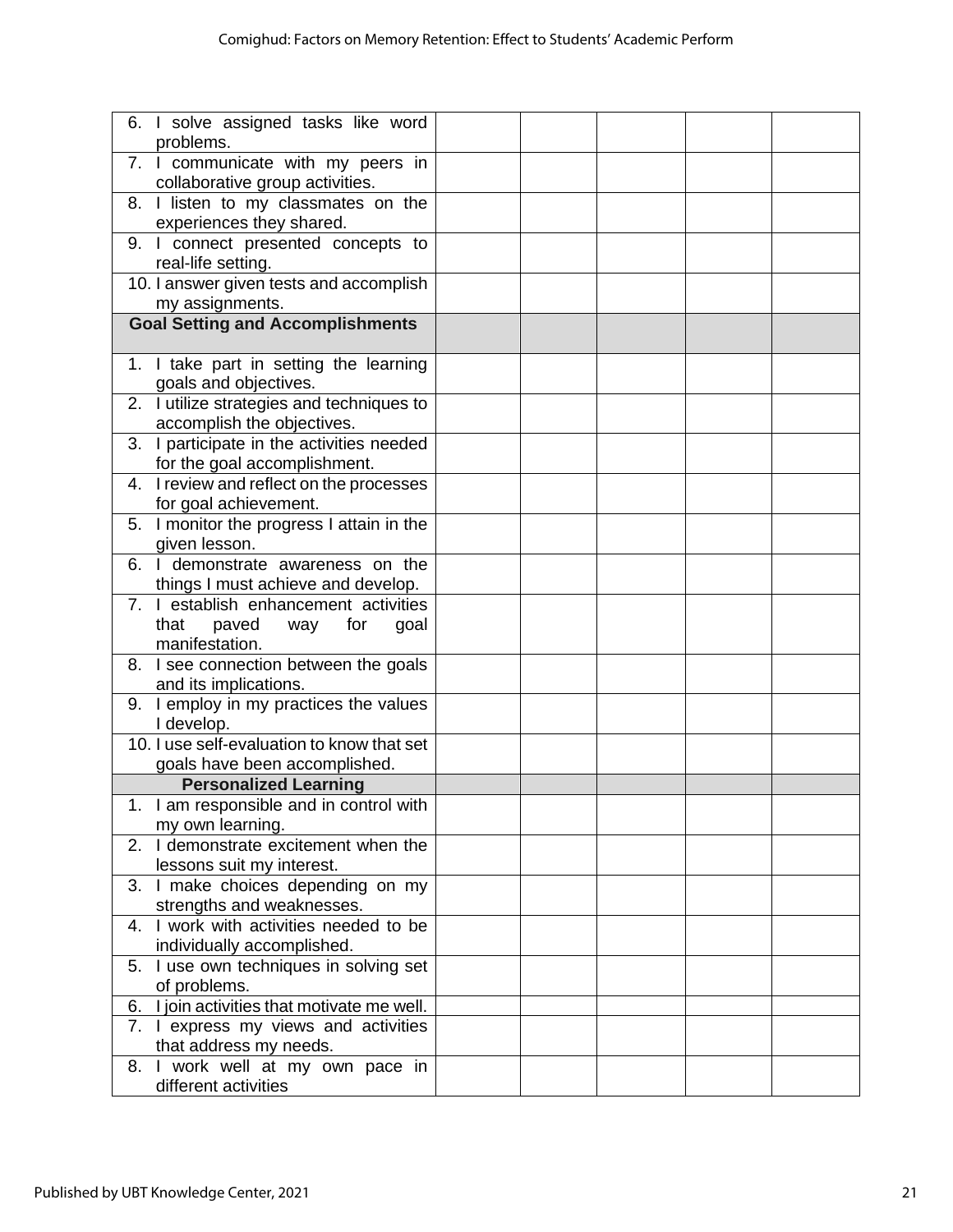| 9. I engage myself in exploration and<br>discoveries.                       |  |  |  |
|-----------------------------------------------------------------------------|--|--|--|
| 10. I participate well in hands-on and<br>motivational strategies.          |  |  |  |
|                                                                             |  |  |  |
| <b>Teaching Strategies</b><br>and Learning Activities                       |  |  |  |
| 1. My teacher applies knowledge of                                          |  |  |  |
| within<br>content<br>and<br>across                                          |  |  |  |
| curriculum teaching areas.                                                  |  |  |  |
| 2. My teacher applies strategies that                                       |  |  |  |
| develop critical and creative thinking                                      |  |  |  |
| skills.                                                                     |  |  |  |
| 3. My teacher utilizes strategies that                                      |  |  |  |
| higher-order<br>promote<br>thinking                                         |  |  |  |
| abilities.                                                                  |  |  |  |
| 4. My teacher uses strategies that<br>enhance learners' achievement.        |  |  |  |
| 5. My teacher employs strategies that                                       |  |  |  |
| developed learners' numeracy.                                               |  |  |  |
| 6. My teacher employs interesting                                           |  |  |  |
| activities that encourage me to                                             |  |  |  |
| participate in the classes.                                                 |  |  |  |
| 7. My teacher assists and supports me                                       |  |  |  |
| to attain development and progress.                                         |  |  |  |
| My teacher encourages me to ask<br>8.                                       |  |  |  |
| questions and clarifications on the                                         |  |  |  |
| concepts presented.                                                         |  |  |  |
| 9. My teacher allows me to collaborate                                      |  |  |  |
| with my peers to help me learn                                              |  |  |  |
| better.                                                                     |  |  |  |
| 10. My teacher relates the lesson in<br>real-life situations and practices. |  |  |  |
| <b>Educational Resources</b>                                                |  |  |  |
| and Learning Devices                                                        |  |  |  |
| The school has a library with<br>1                                          |  |  |  |
| accessible resources.                                                       |  |  |  |
| 2. The<br>school<br>laboratory<br>has                                       |  |  |  |
| equipment like computers.                                                   |  |  |  |
| mathematics<br>school<br>3. The<br>has                                      |  |  |  |
| subject center.                                                             |  |  |  |
| 4. The teacher<br>books<br>for<br>uses                                      |  |  |  |
| references.                                                                 |  |  |  |
| 5. The teacher utilizes materials like                                      |  |  |  |
| learning workbooks.                                                         |  |  |  |
| The teacher employs realia to<br>6.                                         |  |  |  |
| integrate real-life concepts.                                               |  |  |  |
| The teacher utilizes PowerPoint<br>7.                                       |  |  |  |
| presentation in the delivery of the                                         |  |  |  |
| lesson.                                                                     |  |  |  |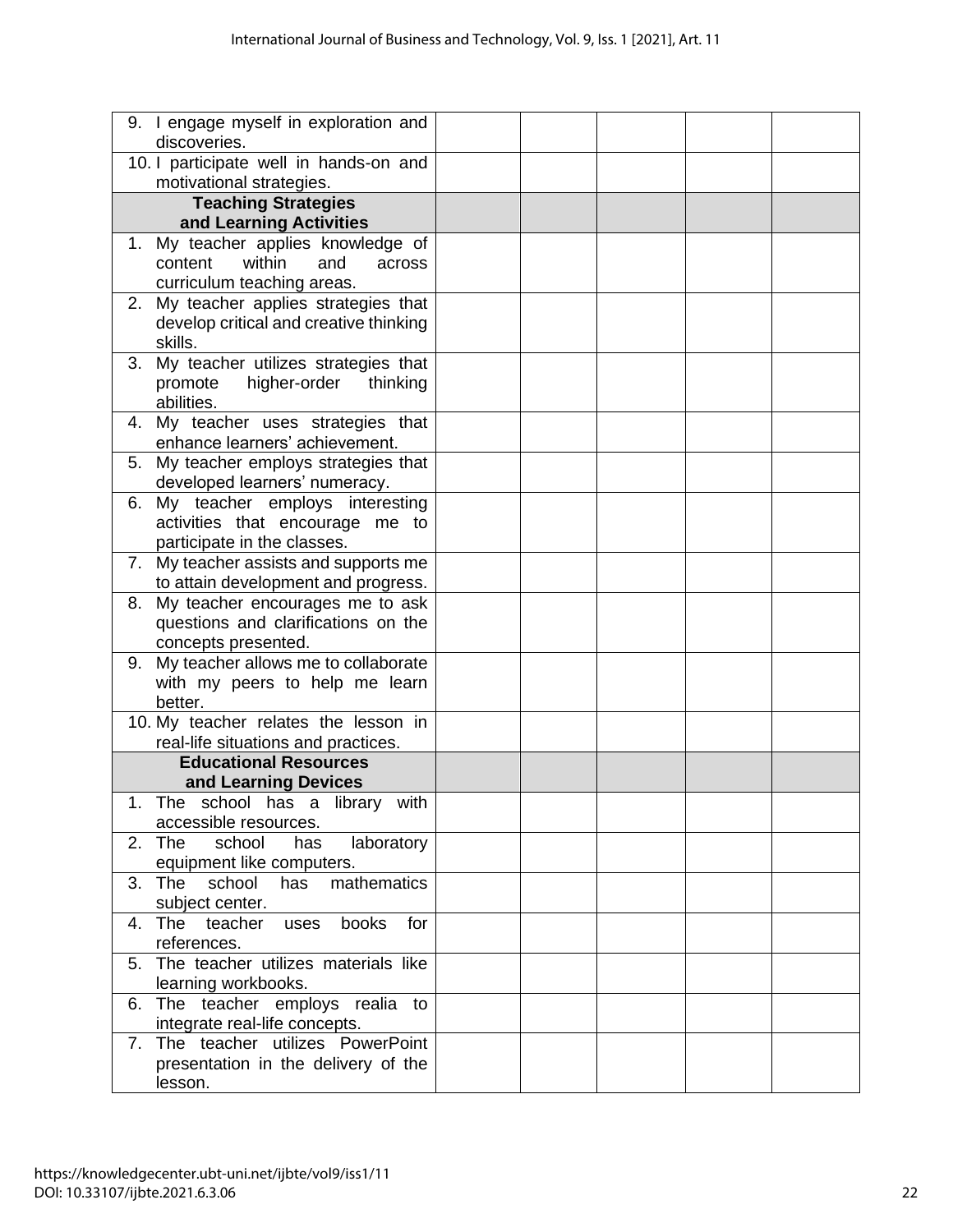| 8. The teacher uses videos to deepen<br>the concept understanding.                     |  |  |  |
|----------------------------------------------------------------------------------------|--|--|--|
| 9. The teacher utilizes educational<br>television.                                     |  |  |  |
| 10. The teacher uses ICT resources to<br>mathematical<br>aiven<br>present<br>concepts. |  |  |  |

Part III. What is the academic performance of the student as depicted in his/her

Mathematics grade average?

# **AUTHORS PROFILES**



**MS. IRENE A. PILLADO –** She is a graduate of Master of Arts in Education major in Mathematics at Foundation University, Dumaguete City, Philippines. She finished her Bachelor of Science in Secondary Education major in Mathematics at Negros Oriental State University Bayawan-Sta. Catalina Campus. Her research interest include topics in Mathematics, Statistics, and Factors affecting Student Academic Performance among others.

**DR. MARIA CHONA Z. FUTALAN**[-mcfutalan@yahoo.com.](mailto:mcfutalan@yahoo.com) She is a Doctor of Philosophy in Math Education graduate of Negros Oriental State University (NORSU). She is currently an